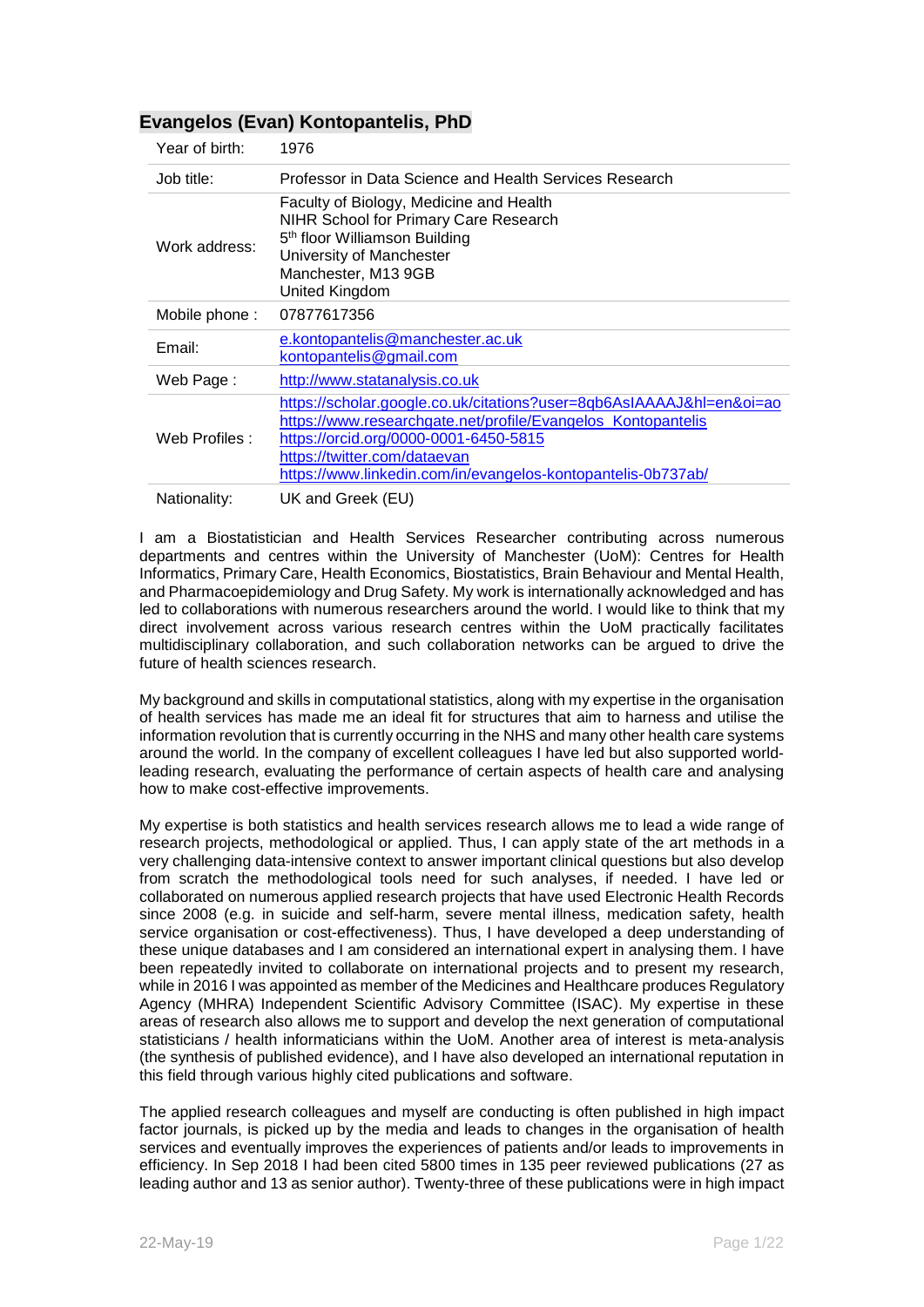factor journals (IF>10): 12 in the BMJ (IF=16.3), 3 in the NEJM (IF=55.9), 2 in the Lancet (IF= 45.2), 1 in JAMA Psychiatry (IF=14.4), 1 in JAMA Internal Medicine (IF=14.0), 1 in the European Heart Journal (IF=15.2), 1 in Circulation (IF=14.4), 1 in the Annals of Neurology (IF=10.0), 1 in the Archives of General Psychiatry (IF=14.5). Despite the fact I am funded to conduct applied research, I have driven the publication of numerous methodological papers (as first or last author), focusing on primary care databases and meta-analysis.

I am also a firm believer in the practical application of advanced statistical methods and I strive to support my methodological contributions with user-friendly software to be used by researchers and students. I have coded advanced statistical methods (existing or ones I developed) in complete easy to use packages for "out-of-the-box" use by novice users of statistical software.

I have successfully led or collaborated on numerous funded projects (funding total [£13,702,512\)](#page-3-0). In recognition of my unique profile and background, which brings together computational statistics and health services research, the NIHR School for Primary Care Research (SPCR) offered me a 3-year fellowship in 2010. My research output and impact during and after the fellowship has been repeatedly highlighted by the organisation as exceptional by Professor Richard Hobbs, head of the Nuffield Department of Primary Care Health Services, University of Oxford, and head of the NIHR SPCR. Thus, I am being used as an example of the success of the fellowship scheme to motivate new fellows to whom I also provide training.

## **Knowledge Areas**

- Biostatistics
- Simulations
- Meta-analysis
- Bootstrapping methods
- Structural Equation Modelling
- Randomised Controlled Trials
- Data mining techniques
- Applied mathematics
- Pattern recognition
- Signal processing
- Time series analysis
- Interrupted time series
- Artificial Neural networks
- **Feature Extraction techniques**
- Algorithms (theory, applications)
- Large databases in health care

## **Information Technology Skills**

- Expert knowledge of Stata and its scripting language
- Very good knowledge of SPSS, SAS, R and other statistical software (including their scripting languages)
- Expert in Visual Basic for Applications (VBA) with MS Excel and Access
- Database management with Stata and MS Access (VBA and SQL)
- Excellent knowledge of Structural Equation modeling software (AMOS, LISREL, EQS, Stata)
- Advanced knowledge of MATLAB
- Various other programming languages (Visual Basic, C, C++, Java, Pascal, Basic, Python)
- Expert in Microsoft Office and LaTeX
- Linux Server administration (CentOS 7)
- Good knowledge of web design, and diagramming software (e.g. MS Visio)
- Reference Manager & EndNote
- Image and Video processing
- Creating/implementing online surveys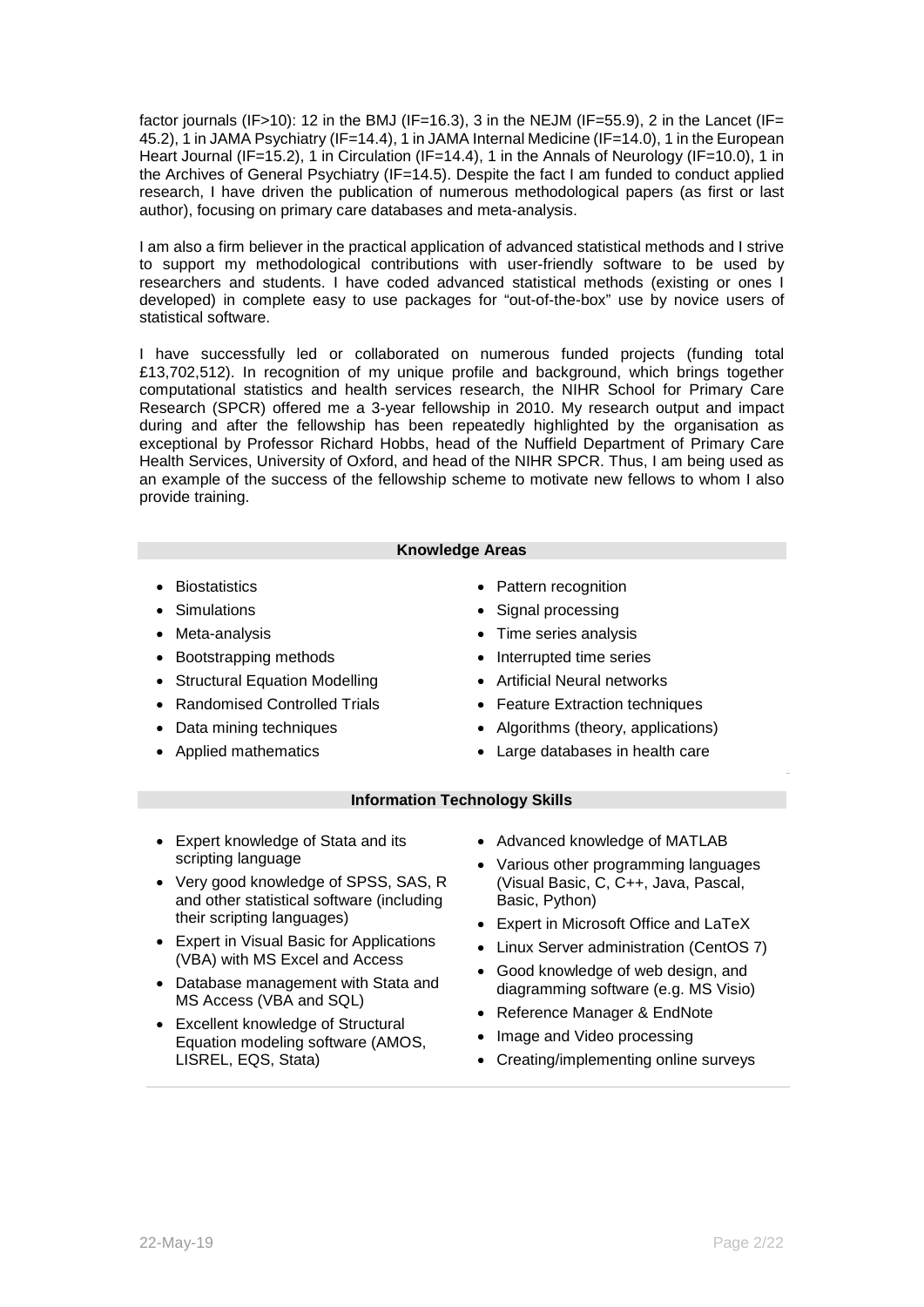#### **Other Skills**

- Staff Training
- Public speaking
- Tutoring
- Academic writing
- Composition of help guides / course material on mathematical or programming issues

## **Education**

2001-2004 Ph.D. in Computer Engineering, National Technical University of Athens, Department of Electrical & Computer Engineering, Information Technology Section. Thesis: **An application of statistics, artificial neural networks and dynamic measures in psychiatric diagnosis.**  M.Sc. in Computer Engineering, N.T.U.A., Department of

1999-2001 Electrical & Computer Engineering, Information Technology Section. The course included 4 undergraduate and 6 post-graduate modules (including Artificial Neural Networks, Algorithms & Complexity, Game Theory and Data Structures), as part of the PhD. The overall grade was 9/10, 'excellent'.

1994-1998 Degree in Statistical Science, University of Piraeus (grade: 7.4/10, in top 10%). Focused on Biostatistical courses, Multivariate Analysis and Stochastic Processes.



1990-1994 1<sup>st</sup> Nikea Lyceum (grade: 18.5/20). Admitted to almost any Greek University after achieving an overall grade of 17.2/20 in national entry examinations.

| Citations and indices (Google scholar 11/09/2018) |                         |  |  |  |  |
|---------------------------------------------------|-------------------------|--|--|--|--|
| All                                               | Since 2013              |  |  |  |  |
| • Citations: $5800$                               | • Citations: $4206$     |  |  |  |  |
| $\bullet$ h-index: 33                             | $\bullet$ h-index: 33   |  |  |  |  |
| $\bullet$ i10-index: 80                           | $\bullet$ i10-index: 79 |  |  |  |  |
|                                                   |                         |  |  |  |  |

|                        | <b>Professional Experience</b>                                   |                                                                                  |
|------------------------|------------------------------------------------------------------|----------------------------------------------------------------------------------|
| From - To              | <b>Employer</b>                                                  | <b>Title</b>                                                                     |
| $6/2016 -$<br>present  | Centre for Health Informatics,<br>University of Manchester       | Reader in biostatistics and<br>health<br>services research<br>(Full time)        |
| $10/2012-$<br>6/2016   | Centre for Health Informatics,<br>University of Manchester       | Senior fellow in biostatistics and health<br>services research<br>(Full time)    |
| 08/2005-<br>10/2012    | Centre for Primary Care<br>Research, University of<br>Manchester | associate/fellow<br>in<br>Research<br>biostatistics<br>(Full time)               |
| $07/2003 -$<br>02/2005 | Hellenic Army, Research &<br><b>Informatics Corps</b>            | Reserve Officer of the Hellenic Army<br>(Full time, compulsory military service) |
| $09/1999 -$<br>05/2003 | <b>Eginitio Hospital of Mental</b><br><b>Illnesses</b>           | Scientific Associate<br>(Part time)                                              |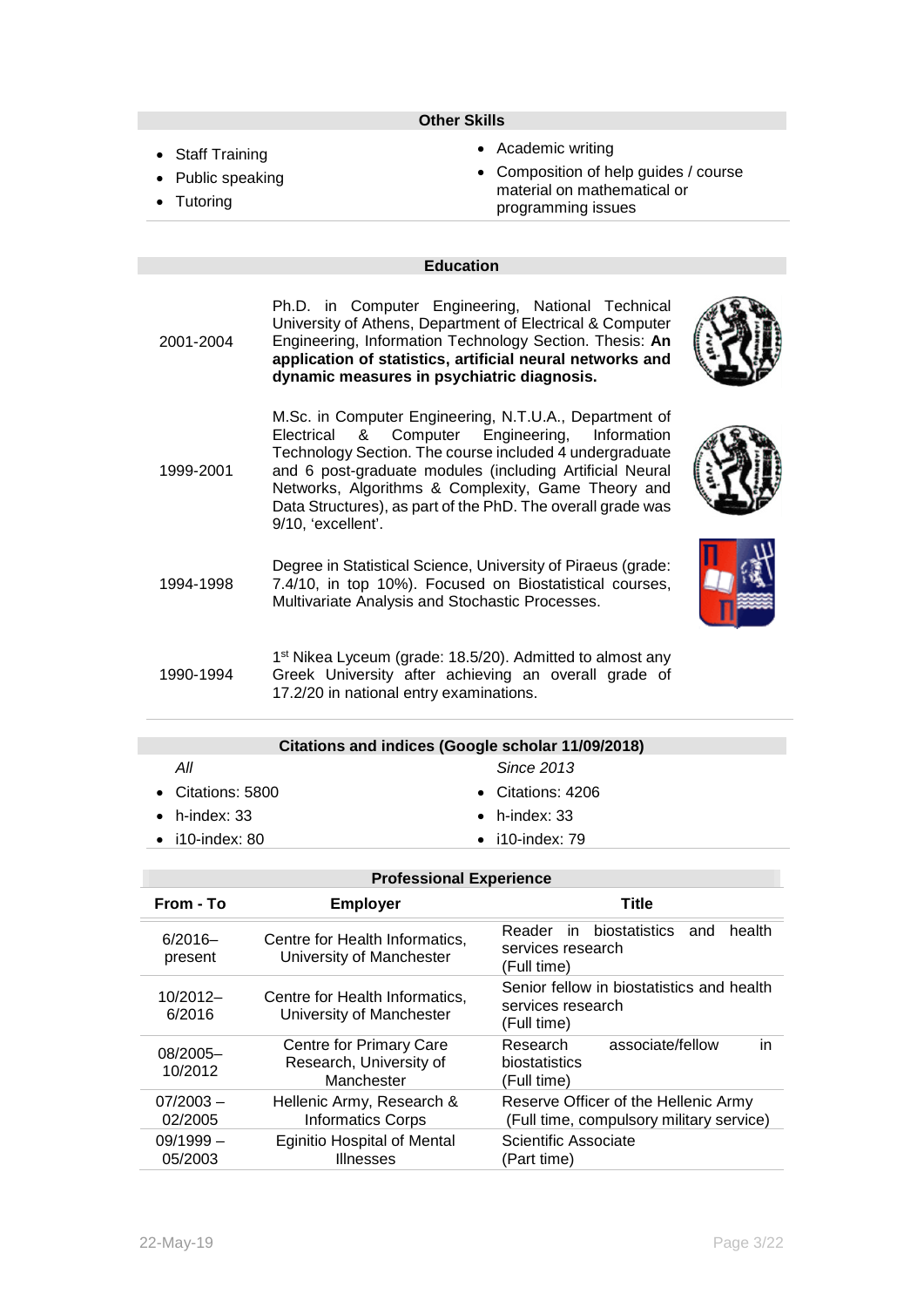| <b>Professional Experience</b>                          |                                |                                                       |  |  |
|---------------------------------------------------------|--------------------------------|-------------------------------------------------------|--|--|
| From - To                                               | <b>Employer</b>                | Title                                                 |  |  |
| $09/2002 -$<br>Computermania computer school<br>05/2003 |                                | MS Office and Pascal Instructor<br>(Part time)        |  |  |
| $08/1998 -$<br>06/2005                                  | Filomatheia preparatory school | Instructor in mathematics & algorithms<br>(Part time) |  |  |

|                                                                   |           |          |              | الاتا ق: ح.م. المارة المالية (المالية العامة) التي تقدم المالية التي تتم التي تتم التي تتم التي تتم                                                                                                                                  |
|-------------------------------------------------------------------|-----------|----------|--------------|--------------------------------------------------------------------------------------------------------------------------------------------------------------------------------------------------------------------------------------|
|                                                                   |           | Length   |              |                                                                                                                                                                                                                                      |
| Role                                                              | Cost(E)   | (months) | <b>Start</b> | <b>Details</b>                                                                                                                                                                                                                       |
| Principal-<br>investigator                                        | 695,810   | 36       | Jun<br>2018  | Health Foundation funded project:<br>"Quantifying GP retention in primary<br>care, its variability and association<br>with outcomes"                                                                                                 |
| $Co-$<br>investigator                                             | 975,574   | 21       | Oct<br>2018  | NHS Test Beds programme:<br>"The GM Diabetes MyWay project,<br>implementing combinatorial solutions<br>to clinical/system-wide challenges"                                                                                           |
| Co-<br>investigator                                               | 155,173   | 18       | Jun<br>2018  | <b>NIHR School for Primary Care</b><br>Research funded project:<br>"Quantifying the Risk of Type 2<br>Diabetes Across the UK"                                                                                                        |
| $Co-$<br>investigator                                             | 208,631   | 18       | Jun<br>2018  | <b>NIHR School for Primary Care</b><br>Research funded project:<br>"Investigating burnout in general<br>practitioners and indicators of<br>suboptimal patient care using the<br><b>Clinical Practice Research Datalink"</b>          |
| Co-<br>investigator                                               | 157,131   | 12       | Jun<br>2018  | <b>NIHR School for Primary Care</b><br>Research funded project:<br>"Evaluation of the new ePACT2<br>national polypharmacy prescribing<br>indicators"                                                                                 |
| $Co-$<br>investigator                                             | 962,077   | 60       | Jan<br>2018  | Wellcome Investigator award in<br>Humanities & Social Science:<br>"Re-engineering Health Policy<br>Research for Fairer Decisions and<br>Better Health"                                                                               |
| Co-principal<br>investigator                                      | 92,417    | 6        | Nov<br>2017  | NHS England commissioned work:<br>"Impact of removing pay-for-<br>performance incentives from English<br>Primary Care"                                                                                                               |
| $Co-$<br>investigator,<br>lead for<br>largest<br>work-<br>package | 1,929,622 | 48       | Sep<br>2017  | <b>NIHR Health Services and Delivery</b><br>Research Programme:<br>"Evaluating the NHS Diabetes<br>Prevention Programme (NHS DPP):<br>the DIPLOMA research programme<br>(Diabetes Prevention - Long term<br>Multimethod Assessment)" |
| Principal<br>investigator                                         | 375,620   | 36       | Mar<br>2017  | <b>NIHR School for Primary Care</b><br>Research Project: "Quantifying                                                                                                                                                                |

# <span id="page-3-0"></span>**Research funding (total=£13,702,512)**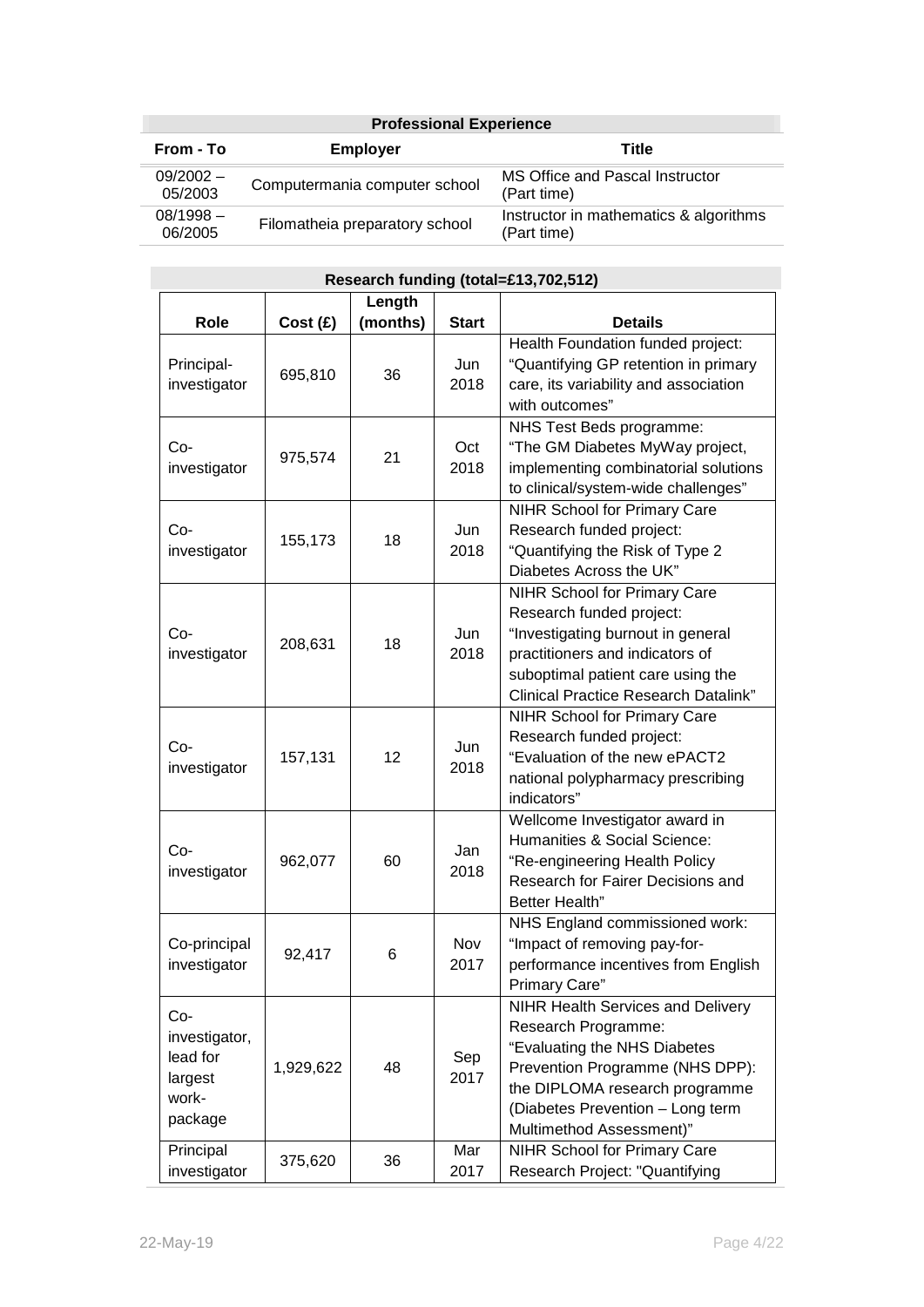| Research funding (total=£13,702,512) |         |    |             |                                                                                                                                                                                                                                                                                              |  |
|--------------------------------------|---------|----|-------------|----------------------------------------------------------------------------------------------------------------------------------------------------------------------------------------------------------------------------------------------------------------------------------------------|--|
|                                      |         |    |             | severity of chronic conditions in<br>English Primary Care using the<br>Clinical Practice Research Datalink".                                                                                                                                                                                 |  |
| Co-<br>investigator                  | 249,983 | 42 | Jan<br>2017 | North Staffordshire Medical Institute<br>grant award: "Major bleeding<br>complications following acute<br>myocardial infarction, site, frequency<br>and impact; insight from a national<br>and primary care perspective".                                                                    |  |
| Co-<br>investigator                  | 516,997 | 24 | Sep<br>2016 | HS&DR Project 14/156/16:<br>"Enhancing the credibility, usefulness<br>and relevance of patient experience<br>data in services for people with long-<br>term physical and mental health<br>conditions using digital data capture<br>and improved analysis of narrative<br>data".              |  |
| Co-principal<br>investigator         | 122,661 | 18 | Mar<br>2016 | <b>NIHR School for Primary Care</b><br>Research Project: "Characterising<br>the primary care population with<br>frailty to better stratify and target<br>healthcare interventions".                                                                                                          |  |
| Co-<br>investigator                  | 47,923  | 12 | Jan<br>2016 | Clinical pharmacy research grant<br>award (UKCPA-PRUK): "Evaluation<br>of pharmacy TECHnician supported<br><b>MEDication administration rounds</b><br>(TECHMED) on reducing omitted<br>doses: a randomised controlled trial<br>and process evaluation in a<br>university teaching hospital". |  |
| Co-<br>investigator                  | 561,213 | 36 | Jan<br>2016 | NIHR post-doctoral fellowship of Dr<br>Manish Pareek: "Impact, acceptability<br>and cost-effectiveness of identifying<br>infectious diseases amongst<br>migrants in primary care".                                                                                                           |  |
| Co-<br>investigator                  | 218,495 | 48 | Jan<br>2015 | Diabetes UK grant: "Relationship of<br>prescribing to change in<br>cardiovascular risk in patients with<br>diabetes: results of longitudinal<br>within-cohort analyses of population-<br>based data".                                                                                        |  |
| Co-<br>investigator                  | 141,486 | 24 | May<br>2014 | National Awareness and Early<br>Diagnosis Initiative (NAEDI) grant:<br>"Development of a risk prediction tool<br>for early cancer detection in patients<br>with type-2 diabetes".                                                                                                            |  |
| Principal<br>investigator            | 174,761 | 18 | Jan<br>2014 | <b>NIHR School for Primary Care</b><br>Research grant "An analytical<br>framework for increasing the                                                                                                                                                                                         |  |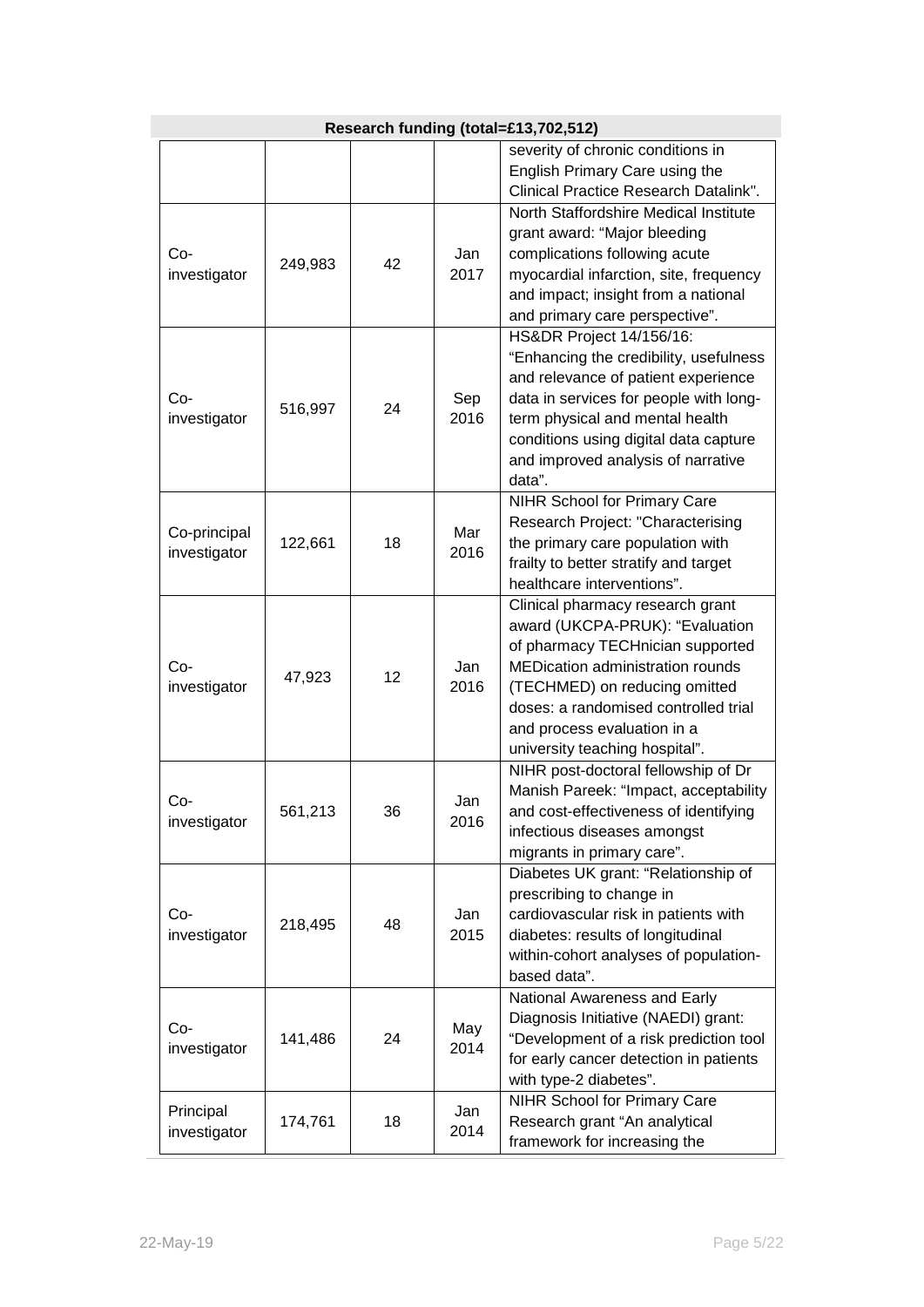| Research funding (total=£13,702,512)          |                         |    |              |                                                                                                                                                                                                                                                                  |  |
|-----------------------------------------------|-------------------------|----|--------------|------------------------------------------------------------------------------------------------------------------------------------------------------------------------------------------------------------------------------------------------------------------|--|
|                                               |                         |    |              | efficiency and validity of research                                                                                                                                                                                                                              |  |
| $Co-$<br>investigator                         | 92,074                  | 12 | Jan<br>2013  | using primary care databases".<br>National Institute for Health Research<br>(NIHR) grant to investigate the<br>effectiveness of collaborative care in<br>patients with depression and co-<br>morbid physical disease using meta-<br>analysis and meta-regression |  |
| $Co-$<br>investigator                         | 203,513                 | 18 | Oct<br>2013  | Policy Research Commissioning<br>(round 5) grant to investigate self-<br>harm in primary care patients using<br>the Clinical Practice Research<br>Datalink (CPRD) database                                                                                       |  |
| Principal<br>investigator                     | 96,839                  | 18 | July<br>2012 | National Institute for Health Research<br>(NIHR) grant to investigate the effect<br>of financial incentives in the quality of<br>care provided to patients with severe<br>mental illness                                                                         |  |
| $Co-$<br>investigator                         | 98,794                  | 18 | July<br>2012 | National Institute for Health Research<br>(NIHR) grant to investigate the<br>validity of primary care databases                                                                                                                                                  |  |
| Principal<br>investigator                     | 62,043                  | 18 | July<br>2012 | National Institute for Health Research<br>(NIHR) grant to investigate diabetes<br>care, exception reporting and<br>indicator withdrawal under the<br><b>Quality and Outcomes Framework</b><br>(QOF)                                                              |  |
| Co-<br>investigator<br>(PI for<br>Manchester) | 4,028,700<br>(203, 824) | 66 | Jan.<br>2012 | National Institute for Health Research<br>(NIHR) grant to investigate cancer<br>diagnosis decision rules                                                                                                                                                         |  |
| Co-<br>investigator                           | 341,264                 | 27 | Feb<br>2012  | National Institute for Health Research<br>(NIHR): "From evidence to practice:<br>addressing the translation gap for<br>complex interventions in primary<br>care".                                                                                                |  |
| $Co-$<br>investigator                         | 122,480                 | 24 | Jan<br>2012  | National Awareness and Early<br>Diagnosis Initiative (NAEDI): "Cancer<br>screening utilisation among patients<br>with type 2 diabetes".                                                                                                                          |  |
| Co-<br>investigator                           | 70,515                  | 9  | Jan<br>2011  | Department of Health funded study to<br>investigate the introduction of the<br>English directly enhanced service for<br>learning disability                                                                                                                      |  |
| $Co-$<br>investigator                         | 30,000                  | 24 | Dec<br>2011  | Medical Research Council (MRC)<br>protocol application to investigate the<br>effects of bariatric surgery using<br><b>General Practice Research Database</b><br>(GPRD) data                                                                                      |  |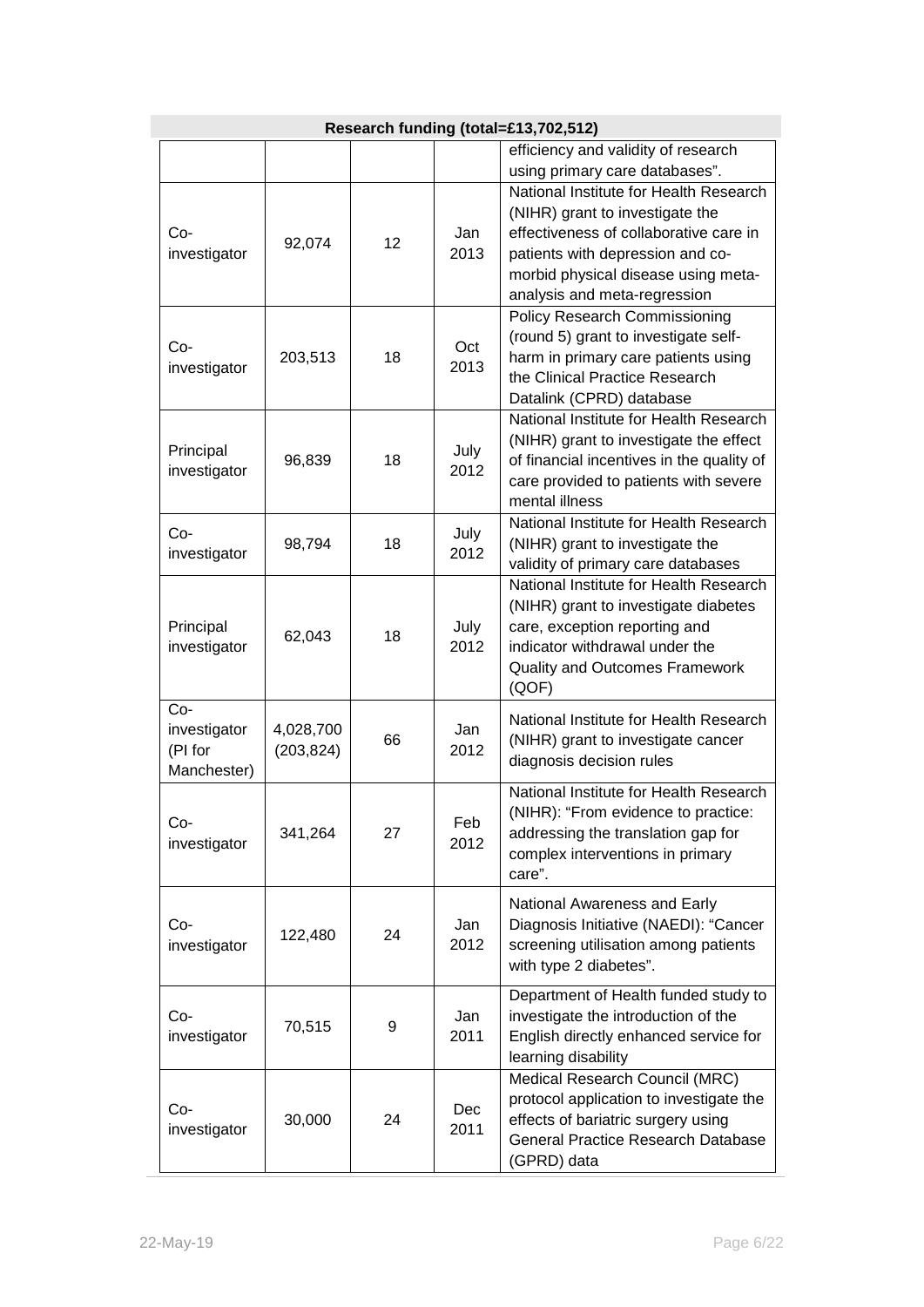| Research funding (total=£13,702,512) |           |                   |             |                                                                                                                                                                                                                                                                                                  |  |  |
|--------------------------------------|-----------|-------------------|-------------|--------------------------------------------------------------------------------------------------------------------------------------------------------------------------------------------------------------------------------------------------------------------------------------------------|--|--|
| Co-<br>investigator                  | 46,000    | $12 \overline{ }$ | Jan<br>2009 | National Institute for Health Research<br>(NIHR) grant, aiming to investigate<br>the impact of the Quality and<br>Outcome Framework on the<br>management of depression                                                                                                                           |  |  |
| Co-<br>investigator                  | 1,000,000 | 48                | May<br>2009 | Tender for the Supply of Quality and<br>Outcomes Framework Indicator<br>Services, with the National Institute<br>for Health and Clinical Excellence<br>(NICE). A four year project, providing<br>support in the development of new<br>indicators for the Quality and<br>Outcomes Framework (QOF) |  |  |
| Co-<br>investigator                  | NA.       | 54                | Aug<br>2005 | Projects under the National Primary<br>Care Research and Development<br>Centre (NPCRDC) core grant                                                                                                                                                                                               |  |  |

## **Personal funding and consultancy work**

- NIHR (National Institute for Health Research) School of Primary Care Research Training Fellowship, 2010-2013. The fellowship, which covered over 90% of my salary, gave me the opportunity to freely expand my horizons in any aspect of health research and to actively seek external collaborations.
- Consultant for the MHRA Independent Scientific Advisory Committee (ISAC), which evaluates proposals to use the Clinical Practice Research Datalink (CPRD).
- Statistical editor for PLOS ONE (2015 ongoing)
- Statistical consultant for the University Hospital of Erlangen (2012 ongoing).
- Statistical consultant for the Radboud University Nijmegen (2007 ongoing).
- Statistical consultant for the University of Amsterdam (2012 2015).
- Statistical consultant for Which magazine, 2012.
- Statistical consultant for the CADET clinical trial, University of Exeter, 2012.
- Statistical consultant for Quality and Outcomes Framework related projects, University of Birmingham, 2011-2012.
- Statistical consultant for the University of Medicine and Dentistry of New Jersey-Robert Wood Johnson Medical School, 2009.
- National Technical University of Athens, partial scholarship, 1999-2004.

## **Methodological Journal Papers**

- 1. Williams R, Brown B, Kontopantelis E, van Staa T, Peek N. Term sets: A transparent and reproducible representation of clinical code sets. *Plos One* 2019;14:e0212291.
- 2. Ryan AM, Kontopantelis E, Linden A, Burgess JF, Jr. Now trending: Coping with non-parallel trends in difference-in-differences analysis. *Stat Methods Med Res* 2018:962280218814570.
- 3. Langan D, Higgins JPT, Jackson D, Bowden J, Veroniki AA, Kontopantelis E, . . . Simmonds M. A comparison of heterogeneity variance estimators in simulated random-effects meta-analyses. *Res Synth Methods* 2018.
- 4. Hickey GL, Kontopantelis E, Takkenberg JJM, Beyersdorf F. Statistical primer: checking model assumptions with regression diagnostics. *Interact Cardiovasc Thorac Surg* 2018.
- 5. Kontopantelis E. A comparison of one-stage vs two-stage individual patient data metaanalysis methods: A simulation study. *Res Synth Methods* 2018.
- 6. Kontopantelis E, Sperrin M, Mamas MA, Buchan IE. Investigating heterogeneity of effects and associations using interaction terms. *J Clin Epidemiol* 2018;93:79-83.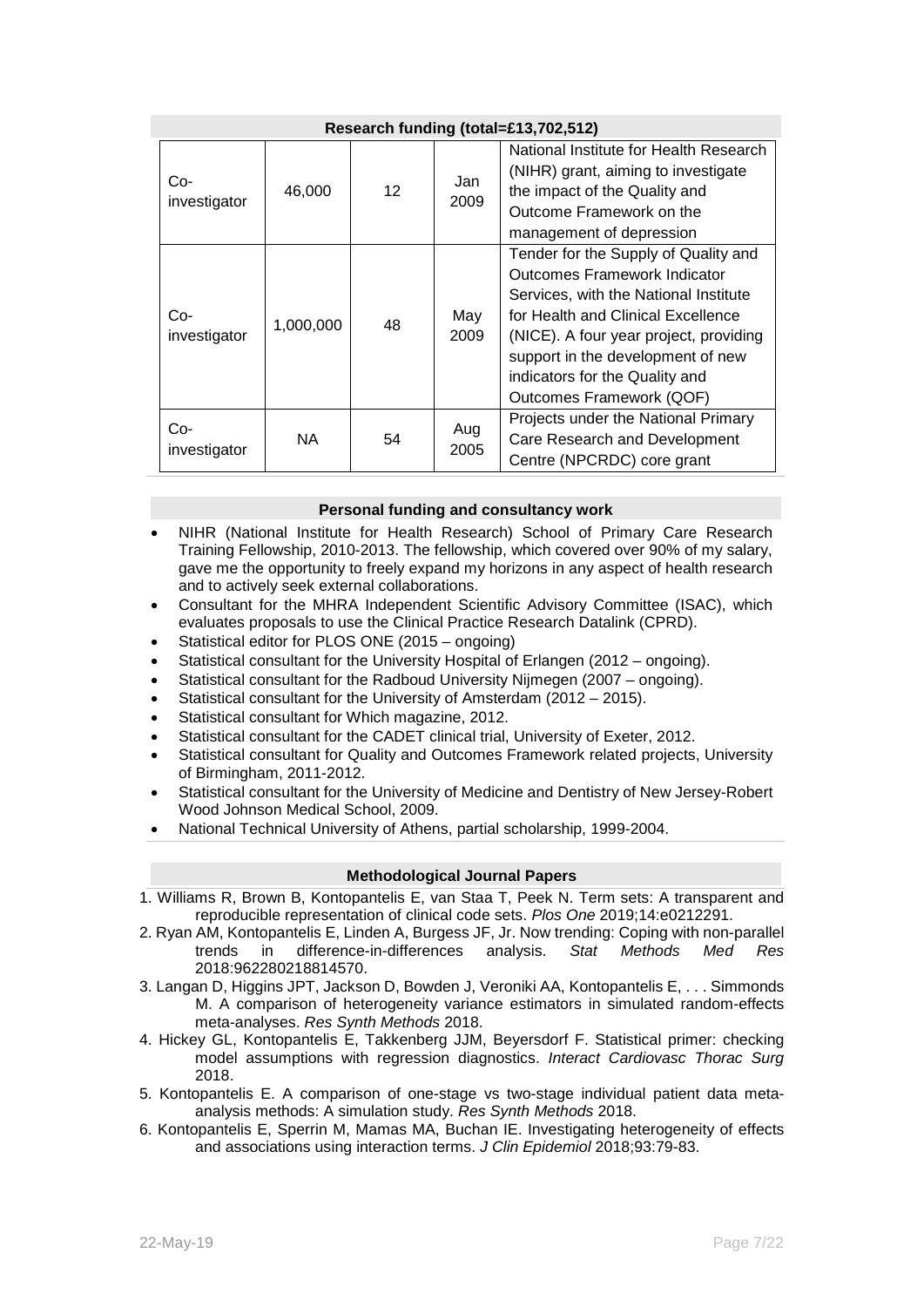- 7. Springate DA, Parisi R, Olier I, Reeves D, Kontopantelis E. rEHR: An R package for manipulating and analysing Electronic Health Record data. *Plos One* 2017;12:e0171784.
- 8. Kontopantelis E, White IR, Sperrin M, Buchan I. Outcome-sensitive multiple imputation: a simulation study. *Bmc Med Res Methodol* 2017;17.
- 9. Kontopantelis E, Parisi R, Springate DA, Reeves D. Longitudinal multiple imputation approaches for body mass index or other variables with very low individual-level variability: the mibmi command in Stata. *BMC Res Notes* 2017;10:41.
- 10. Kontopantelis E, Springate D, Parisi R, Reeves D. Simulation-based power calculations for mixed effects modelling: ipdpower in Stata. *JSS* 2016;1380:22.
- 11. Olier I, Springate DA, Ashcroft DM, Doran T, Reeves D, Planner C, . . . Kontopantelis E. Modelling Conditions and Health Care Processes in Electronic Health Records: An Application to Severe Mental Illness with the Clinical Practice Research Datalink. *Plos One* 2016;11:e0146715.
- 12. Stevens S, Valderas JM, Doran T, Perera R, Kontopantelis E. Analysing indicators of performance, satisfaction, or safety using empirical logit transformation. *BMJ* 2016;352.
- 13. Kontopantelis E, Doran T, Springate DA, Buchan I, Reeves D. Regression based quasiexperimental approach when randomisation is not an option: interrupted time series analysis. *BMJ* 2015;350:h2750.
- 14. Kicinski M, Springate DA, Kontopantelis E. Publication bias in meta-analyses from the Cochrane Database of Systematic Reviews. *Stat Med* 2015.
- 15. Springate DA, Kontopantelis E, Ashcroft DM, Olier I, Parisi R, Chamapiwa E, Reeves D. ClinicalCodes: An Online Clinical Codes Repository to Improve the Validity and Reproducibility of Research Using Electronic Medical Records. *Plos One* 2014;9.
- 16. Kontopantelis E. A Greedy Algorithm for Representative Sampling: repsample in Stata. *J Stat Softw* 2013;55:1-19.
- 17. Kontopantelis E, Reeves D. A short guide and a forest plot command (ipdforest) for onestage meta-analysis. *Stata J* 2013;13:574-87.
- 18. Kontopantelis E, Springate DA, Reeves D. A Re-Analysis of the Cochrane Library Data: The Dangers of Unobserved Heterogeneity in Meta-Analyses. *Plos One* 2013;8.
- 19. Kontopantelis E, Reeves D. Performance of statistical methods for meta-analysis when true study effects are non-normally distributed: A simulation study. *Stat Methods Med Res* 2012;21:409-26.
- 20. Kontopantelis E, Reeves D. Performance of statistical methods for meta-analysis when true study effects are non-normally distributed: A comparison between DerSimonian-Laird and restricted maximum likelihood. *Stat Methods Med Res* 2012;21:657-59.
- 21. Kontopantelis E, Reeves D. metaan: Random-effects meta-analysis. *Stata J* 2010;10:395- 407.
- 22. Kontopantelis E, Reeves D. MetaEasy: A Meta-Analysis Add-In for Microsoft Excel. *J Stat Softw* 2009;30:1-25.
- 23. Reeves D, Campbell SM, Adams J, Shekelle PG, Kontopantelis E, Roland MO. Combining multiple indicators of clinical quality - An evaluation of different analytic approaches. *Med Care* 2007;45:489-96.

#### **Selected Clinical Journal Papers (first author OR last author OR high IF)**

- 24. Grigoroglou C, Munford L, Webb RT, Kapur N, Ashcroft DM, Kontopantelis E. Prevalence of mental illness in primary care and its association with deprivation and social fragmentation at the small-area level in England. *Psychol Med* 2019:1-10.
- 25. Grigoroglou C, Munford L, Webb RT, Kapur N, Ashcroft DM, Kontopantelis E. Spatial distribution and temporal trends in social fragmentation in England, 2001-2011: a national study. *Bmj Open* 2019;9:e025881.
- 26. Kontopantelis E, Buchan I, Webb RT, Ashcroft DM, Mamas MA, Doran T. Disparities in mortality among 25-44-year-olds in England: a longitudinal, population-based study. *Lancet Public Health* 2018;3:e567-e75.
- 27. Morgan C, Webb RT, Carr MJ, Kontopantelis E, Chew-Graham CA, Kapur N, Ashcroft DM. Self-harm in a primary care cohort of older people: incidence, clinical management, and risk of suicide and other causes of death. *Lancet Psychiatry* 2018;5:905-12.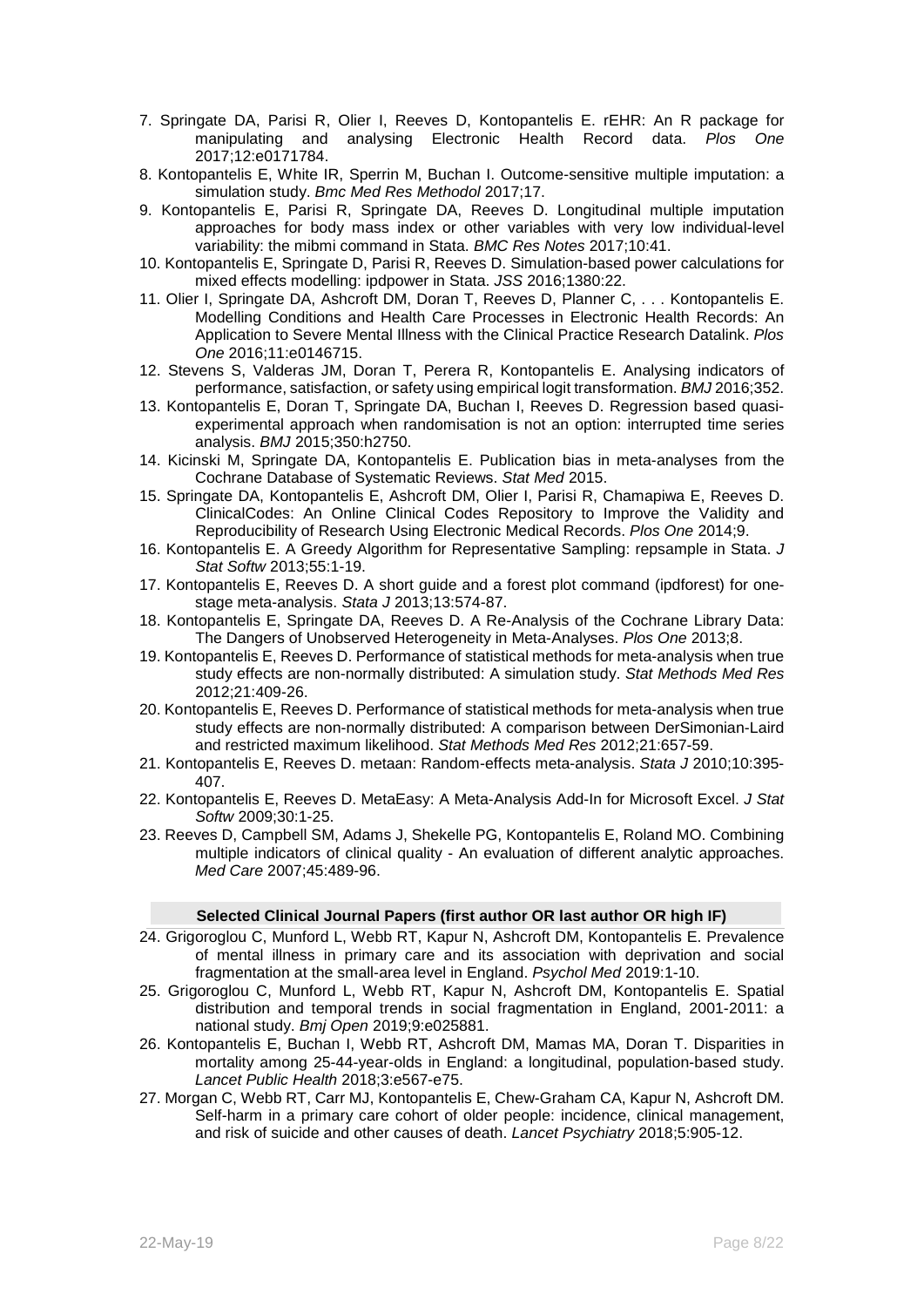- 28. Reeves D, Pye S, Ashcroft DM, Clegg A, Kontopantelis E, Blakeman T, van Marwijk H. The challenge of ageing populations and patient frailty: can primary care adapt? *BMJ (Clinical research ed )* 2018;362:k3349.
- 29. Grigoroglou C, Munford L, Webb RT, Kapur N, Doran T, Ashcroft DM, Kontopantelis E. Association between a national primary care pay-for-performance scheme and suicide rates in England: spatial cohort study. *Br J Psychiatry* 2018:1-9.
- 30. Zghebi SS, Rutter MK, Ashcroft DM, Salisbury C, Mallen C, Chew-Graham CA, . . . Kontopantelis E. Using electronic health records to quantify and stratify the severity of type 2 diabetes in primary care in England: rationale and cohort study design. *Bmj Open* 2018;8:e020926.
- 31. Mamas MA, Tosh J, Hulme W, Hoskins N, Bungey G, Ludman P, . . . Kontopantelis E. Health Economic Analysis of Access Site Practice in England During Changes in Practice: Insights From the British Cardiovascular Interventional Society. *Circ Cardiovasc Qual Outcomes* 2018;11:e004482.
- 32. Kontopantelis E, Mamas MA, van Marwijk H, Buchan I, Ryan AM, Doran T. Increasing socioeconomic gap between the young and old: temporal trends in health and overall deprivation in England by age, sex, urbanity and ethnicity, 2004-2015. *J Epidemiol Community Health* 2018.
- 33. Kontopantelis E, Stevens RJ, Helms PJ, Edwards D, Doran T, Ashcroft DM. Spatial distribution of clinical computer systems in primary care in England in 2016 and implications for primary care electronic medical record databases: a cross-sectional population study. *Bmj Open* 2018;8:e020738.
- 34. Burch P, Doran T, Kontopantelis E. Regional variation and predictors of over-registration in English primary care in 2014: a spatial analysis. *J Epidemiol Community Health* 2018.
- 35. Kontopantelis E, Mamas MA, van Marwijk H, Ryan AM, Bower P, Guthrie B, Doran T. Chronic morbidity, deprivation and primary medical care spending in England in 2015- 16: a cross-sectional spatial analysis. *BMC Med* 2018;16:19.
- 36. Kontopantelis E, Mamas MA, van Marwijk H, Ryan AM, Buchan IE, Ashcroft DM, Doran T. Geographical epidemiology of health and overall deprivation in England, its changes and persistence from 2004 to 2015: a longitudinal spatial population study. *J Epidemiol Community Health* 2018;72:140-47.
- 37. Esmail A, Panagioti M, Kontopantelis E. The potential impact of Brexit and immigration policies on the GP workforce in England: a cross-sectional observational study of GP qualification region and the characteristics of the areas and population they served in September 2016. *BMC Med* 2017;15:191.
- 38. Morgan C, Webb RT, Carr MJ, Kontopantelis E, Green J, Chew-Graham CA, . . . Ashcroft DM. Incidence, clinical management, and mortality risk following self harm among children and adolescents: cohort study in primary care. *BMJ* 2017;359:j4351.
- 39. Buchan IE, Kontopantelis E, Sperrin M, Chandola T, Doran T. North-South disparities in English mortality 1965-2015: longitudinal population study. *J Epidemiol Commun H* 2017;71:928-36.
- 40. Panagioti M, Panagopoulou E, Bower P, Lewith G, Kontopantelis E, Chew-Graham C, . . . Esmail A. Controlled Interventions to Reduce Burnout in Physicians A Systematic Review and Meta-analysis. *Jama Intern Med* 2017;177:195-205.
- 41. Panagioti M, Bower P, Kontopantelis E, Lovell K, Gilbody S, Waheed W, . . . Coventry PA. Association Between Chronic Physical Conditions and the Effectiveness of Collaborative Care for Depression An Individual Participant Data Meta-analysis. *Jama Psychiat* 2016;73:978-89.
- 42. Ryan AM, Krinsky S, Kontopantelis E, Doran T. Long-term evidence for the effect of payfor-performance in primary care on mortality in the UK: a population study. *Lancet* 2016;388:268-74.
- 43. Mamas MA, Nolan J, de Belder MA, Zaman A, Kinnaird T, Curzen N, . . . Kontopantelis E. Changes in Arterial Access Site and Association With Mortality in the United Kingdom: Observations From a National Percutaneous Coronary Intervention Database. *Circulation* 2016.
- 44. Kontopantelis E, Springate DA, Ashcroft DM, Valderas JM, van der Veer SN, Reeves D, . . . Doran T. Associations between exemption and survival outcomes in the UK's primary care pay-for-performance programme: a retrospective cohort study. *Bmj Qual Saf* 2015.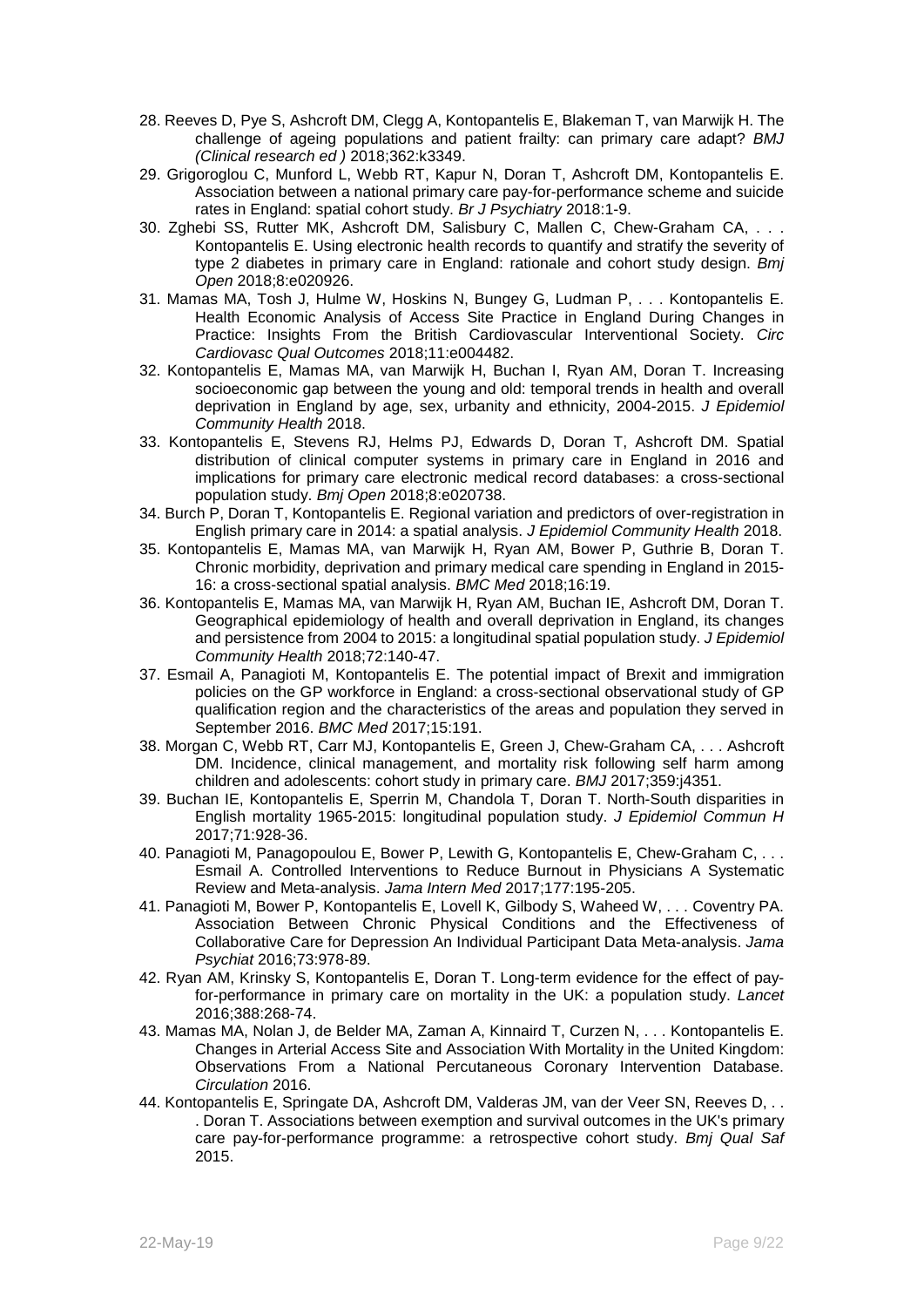- 45. Kontopantelis E, Olier I, Planner C, Reeves D, Ashcroft DM, Gask L, . . . Reilly S. Primary care consultation rates among people with and without severe mental illness: a UK cohort study using the Clinical Practice Research Datalink. *Bmj Open* 2015;5:e008650.
- 46. Reilly S, Olier I, Planner C, Doran T, Reeves D, Ashcroft DM, . . . Kontopantelis E. Inequalities in physical comorbidity: a longitudinal comparative cohort study of people with severe mental illness in the UK. *Bmj Open* 2015;5:e009010.
- 47. Stocks SJ, Kontopantelis E, Akbarov A, Rodgers S, Avery AJ, Ashcroft DM. Examining variations in prescribing safety in UK general practice: cross sectional study using the Clinical Practice Research Datalink. *Bmj-Brit Med J* 2015;351.
- 48. Kwok CS, Kontopantelis E, Myint PK, Zaman A, Berry C, Keavney B, . . . Mamas MA. Stroke following percutaneous coronary intervention: type-specific incidence, outcomes and determinants seen by the British Cardiovascular Intervention Society 2007-12. *Eur Heart J* 2015.
- 49. Heussinger N, Kontopantelis E, Gburek-Augustat J, Jenke A, Vollrath G, Korinthenberg R, . . . Buttmann M. Oligoclonal bands predict multiple sclerosis in children with optic neuritis. *Ann Neurol* 2015;77:1076-82.
- 50. Kontopantelis E, Springate DA, Ashworth M, Webb RT, Buchan IE, Doran T. Investigating the relationship between quality of primary care and premature mortality in England: a spatial whole-population study. *Bmj-Brit Med J* 2015;350.
- 51. Kontopantelis E, Springate DA, Reeves D, Ashcroft DM, Rutter MK, Buchan I, Doran T. Glucose, blood pressure and cholesterol levels and their relationships to clinical outcomes in type 2 diabetes: a retrospective cohort study (vol 58, pg 505, 2015). *Diabetologia* 2014;58:1142-42.
- 52. Doran T, Kontopantelis E, Reeves D, Sutton M, Ryan AM. Setting performance targets in pay for performance programmes: what can we learn from QOF? *Bmj-Brit Med J* 2014;348.
- 53. Kontopantelis E, Springate D, Reeves D, Ashcroft DM, Valderas JM, Doran T. Withdrawing performance indicators: retrospective analysis of general practice performance under UK Quality and Outcomes Framework. *Bmj-Brit Med J* 2014;348.
- 54. Kontopantelis E, Buchan I, Reeves D, Checkland K, Doran T. Relationship between quality of care and choice of clinical computing system: retrospective analysis of family practice performance under the UK's quality and outcomes framework. *Bmj Open* 2013;3.
- 55. Molassiotis A, Stamataki Z, Kontopantelis E. Development and preliminary validation of a risk prediction model for chemotherapy-related nausea and vomiting. *Support Care Cancer* 2013;21:2759-67.
- 56. Doran T, Kontopantelis E. Pay-for-Performance: Impact on Diabetes. *Curr Diabetes Rep* 2013;13:196-204.
- 57. Bower P, Kontopantelis E, Sutton A, Kendrick T, Richards DA, Gilbody S, . . . Liu ETH. Influence of initial severity of depression on effectiveness of low intensity interventions: meta-analysis of individual patient data. *Bmj-Brit Med J* 2013;346.
- 58. Kontopantelis E, Reeves D, Valderas JM, Campbell S, Doran T. Recorded quality of primary care for patients with diabetes in England before and after the introduction of a financial incentive scheme: a longitudinal observational study. *Bmj Qual Saf* 2012;22:53-64.
- 59. Kontopantelis E, Doran T, Gravelle H, Goudie R, Siciliani L, Sutton M. Family Doctor Responses to Changes in Incentives for Influenza Immunization under the U.K. Quality and Outcomes Framework Pay-for-Performance Scheme. *Health Serv Res* 2011;47:1117-36.
- 60. Doran T, Kontopantelis E, Fullwood C, Lester H, Valderas JM, Campbell S. Exempting dissenting patients from pay for performance schemes: retrospective analysis of exception reporting in the UK Quality and Outcomes Framework. *Brit Med J* 2012;344.
- 61. Webb RT, Kontopantelis E, Doran T, Qin P, Creed F, Kapur N. Suicide risk in primary care patients with major physical diseases: a case-control study. *Arch Gen Psychiatry* 2012;69:256-64.
- 62. Doran T, Kontopantelis E, Valderas JM, Campbell S, Roland M, Salisbury C, Reeves D. Effect of financial incentives on incentivised and non-incentivised clinical activities: longitudinal analysis of data from the UK Quality and Outcomes Framework. *Brit Med J* 2011;342.
- 63. Kontopantelis E, Roland M, Reeves D. Patient experience of access to primary care: identification of predictors in a national patient survey. *Bmc Fam Pract* 2010;11.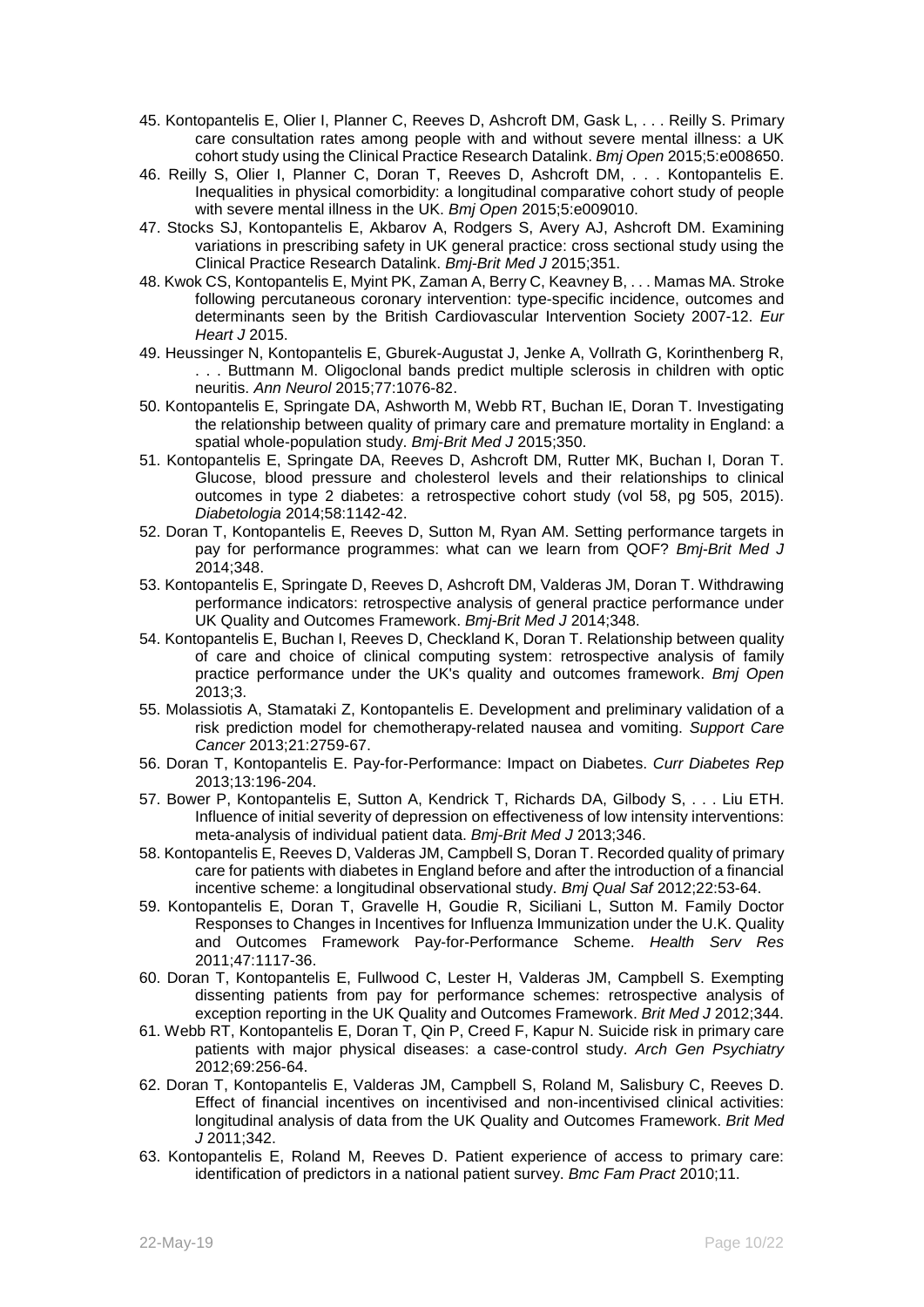- 64. Reeves D, Doran T, Valderas JM, Kontopantelis E, Trueman P, Sutton M, . . . Lester H. How to identify when a performance indicator has run its course. *Brit Med J* 2010;340.
- 65. Campbell SM, Reeves D, Kontopantelis E, Sibbald B, Roland M. Effects of Pay for Performance on the Quality of Primary Care in England. *New Engl J Med* 2009;361:368-78.
- 66. Doran T, Fullwood C, Kontopantelis E, Reeves D. Effect of financial incentives on inequalities in the delivery of primary clinical care in England: analysis of clinical activity indicators for the quality and outcomes framework. *Lancet* 2008;372:728-36.
- 67. Campbell S, Reeves D, Kontopantelis E, Middleton E, Sibbald B, Roland M. Quality of primary care in England with the introduction of pay for performance. *New Engl J Med* 2007;357:181-90.
- 68. Doran T, Fullwood C, Gravelle H, Reeves D, Kontopantelis E, Hiroeh U, Roland M. Payfor-performance programs in family practices in the United Kingdom. *New Engl J Med* 2006;355:375-84.

## **Other Clinical Journal Papers**

- 69. Kwok CS, Shah B, Al-Suwaidi J, Fischman DL, Holmvang L, Alraies C, . . . Mamas M. Timing and Causes of Unplanned Readmissions After Percutaneous Coronary Intervention: Insights From the Nationwide Readmission Database. *JACC Cardiovasc Interv* 2019.
- 70. Pareek M, Eborall HC, Wobi F, Ellis KS, Kontopantelis E, Zhang F, . . . Griffiths C. Community-based testing of migrants for infectious diseases (COMBAT-ID): impact, acceptability and cost-effectiveness of identifying infectious diseases among migrants in primary care: protocol for an interrupted time-series, qualitative and health economic analysis. *Bmj Open* 2019;9:e029188.
- 71. Rashid M, Kontopantelis E, Kinnaird T, Curzen N, Gale C, Mohamed M, . . . Mamas MA. Variations in Utilization of Invasive Cardiac Procedures According to Hospital Cardiac Facilities Status in Management of Non-St Elevation Acute Myocardial Infarction in the United Kingdom. *J Am Coll Cardiol* 2019;73:125-25.
- 72. Kwok CS, Parwani P, Fischman D, Thamman R, al Suwaidi J, Mohamed M, . . . Mamas MA. 30-Day Unplanned Readmissions after Admission with a Primary Diagnosis of Non-Specific Chest Pain: Insights from the Nationwide Readmission Database. *J Am Coll Cardiol* 2019;73:18-18.
- 73. Hulme WJ, Sperrin M, Martin GP, Curzen N, Ludman P, Kontopantelis E, . . . the National Institute of Cardiovascular Outcomes R. Temporal trends in relative survival following percutaneous coronary intervention. *Bmj Open* 2019;9:e024627.
- 74. Zhong VW, Juhaeri J, Cole SR, Shay CM, Gordon-Larsen P, Kontopantelis E, Mayer-Davis EJ. Proximal HbA1C Level and First Hypoglycemia Hospitalization in Adults with Incident Type 2 Diabetes. *J Clin Endocrinol Metab* 2019.
- 75. Kwok CS, Parwani PJ, Fischman DL, Thamman R, Suwaidi JA, Mohamed M, . . . Mamas MA. Nonspecific Chest Pain and 30-Day Unplanned Readmissions in the United States (From the Nationwide Readmission Database). *Am J Cardiol* 2019;123:1343-50.
- 76. Allen T, Whittaker W, Kontopantelis E, Sutton M. Influence of financial and reputational incentives on primary care performance: a longitudinal study. *Br J Gen Pract* 2018;68:e811-e18.
- 77. Shoaib A, Kinnaird T, Curzen N, Kontopantelis E, Ludman P, de Belder M, . . . Mamas MA. Outcomes Following Percutaneous Coronary Intervention in Non-ST-Segment-Elevation Myocardial Infarction Patients With Coronary Artery Bypass Grafts. *Circ Cardiovasc Interv* 2018;11:e006824.
- 78. Di Donato V, Schiavi MC, Iacobelli V, D'Oria O, Kontopantelis E, Simoncini T, . . . Benedetti Panici P. Ospemifene for the treatment of vulvar and vaginal atrophy: A meta-analysis of randomized trials. Part II: Evaluation of tolerability and safety. *Maturitas* 2019;121:93-100.
- 79. Di Donato V, Schiavi MC, Iacobelli V, D'Oria O, Kontopantelis E, Simoncini T, . . . Benedetti Panici P. Ospemifene for the treatment of vulvar and vaginal atrophy: A meta-analysis of randomized trials. Part I: Evaluation of efficacy. *Maturitas* 2019;121:86-92.
- 80. Williams R, Keers R, Gude WT, Jeffries M, Davies C, Brown B, . . . Peek N. SMASH! The Salford medication safety dashboard. *J Innov Health Inform* 2018;25:183-93.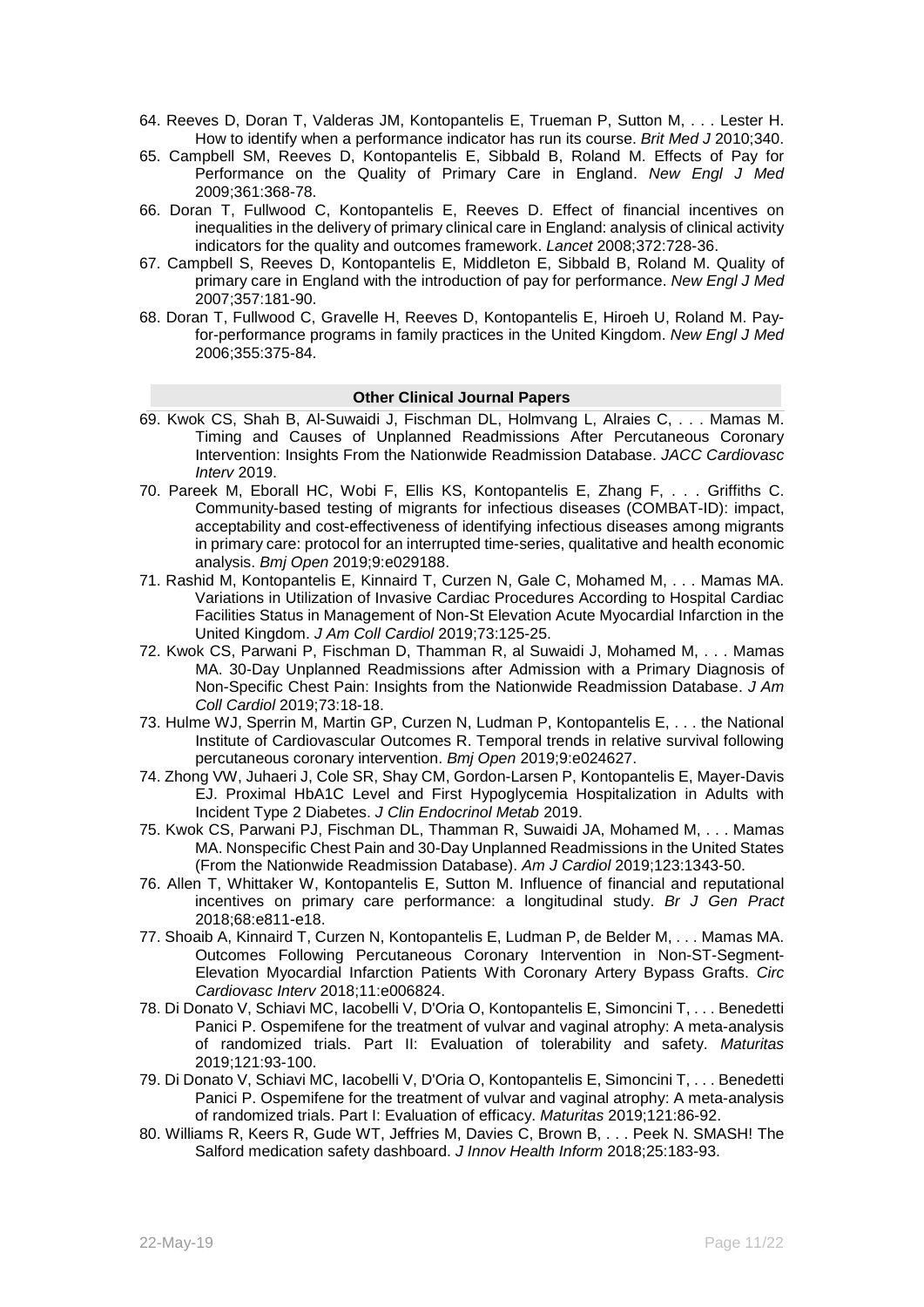- 81. Kwok CS, Rao SV, Gilchrist IC, Sr., Potts J, Nagaraja V, Gunning M, . . . Mamas MA. Relation of Length of Stay to Unplanned Readmissions for Patients Who Undergo Elective Percutaneous Coronary Intervention. *Am J Cardiol* 2019;123:33-43.
- 82. Kwok CS, Martinez SC, Pancholy S, Ahmed W, Al-Shaibi K, Potts J, . . . Mamas MA. Effect of Comorbidity On Unplanned Readmissions After Percutaneous Coronary Intervention (From The Nationwide Readmission Database). *Scientific reports* 2018;8.
- 83. Kwok CS, Kontopantelis E, Kuligowski G, Gray M, Muhyaldeen A, Gale CP, . . . Loke YK. Self-Reported Sleep Duration and Quality and Cardiovascular Disease and Mortality: A Dose‐Response Meta‐Analysis. *J Am Heart Assoc* 2018;7:e008552.
- 84. Kwok CS, Bell M, Anderson HV, Al Shaibi K, Gulati R, Potts J, . . . Mamas MA. Discharge Against Medical Advice After Percutaneous Coronary Intervention in the United States. *JACC Cardiovasc Interv* 2018;11:1354-64.
- 85. Laurant M, van der Biezen M, Wijers N, Watananirun K, Kontopantelis E, van Vught AJAH. Nurses as substitutes for doctors in primary care. *Cochrane Db Syst Rev* 2018.
- 86. Olier I, Carr M, Curzen N, Ludman P, Baumbach A, Kinnaird T, . . . Mamas MA. Changes in Periprocedural Bleeding Complications Following Percutaneous Coronary Intervention in The United Kingdom Between 2006 and 2013 (from the British Cardiovascular Interventional Society). *Am J Cardiol* 2018.
- 87. Jackson M, Austin D, Kwok CS, Rashid M, Kontopantelis E, Ludman P, . . . Zaman A. The impact of diabetes on the prognostic value of left ventricular function following percutaneous coronary intervention: Insights from the British Cardiovascular Intervention Society. *Catheter Cardiovasc Interv* 2018.
- 88. Rashid M, Lawson C, Potts J, Kontopantelis E, Kwok CS, Bertrand OF, . . . Mamas MA. Incidence, Determinants, and Outcomes of Left and Right Radial Access Use in Patients Undergoing Percutaneous Coronary Intervention in the United Kingdom A National Perspective Using the BCIS Dataset. *Jacc-Cardiovasc Inte* 2018;11:1022-33.
- 89. Kwok CS, Rao SV, Potts JE, Kontopantelis E, Rashid M, Kinnaird T, . . . Mamas MA. Burden of 30-Day Readmissions After Percutaneous Coronary Intervention in 833,344 Patients in the United States: Predictors, Causes, and Cost: Insights From the Nationwide Readmission Database. *JACC Cardiovasc Interv* 2018;11:665-74.
- 90. Hulme W, Sperrin M, Curzen N, Kinnaird T, De Belder MA, Ludman P, . . . the National Institute of Cardiovascular Outcomes R. Operator volume is not associated with mortality following percutaneous coronary intervention: insights from the British Cardiovascular Intervention Society registry. *Eur Heart J* 2018.
- 91. Kwok CS, Kontopantelis E, Kinnaird T, Potts J, Rashid M, Shoaib A, . . . National Institute of Cardiovascular Outcomes R. Retroperitoneal Hemorrhage After Percutaneous Coronary Intervention: Incidence, Determinants, and Outcomes as Recorded by the British Cardiovascular Intervention Society. *Circ Cardiovasc Interv* 2018;11:e005866.
- 92. Sirker A, Kwok CS, Kontopantelis E, Johnson T, Freeman P, de Belder MA, . . . Mamas MA. Antiplatelet drug selection in PCI to vein grafts in patients with acute coronary syndrome and adverse clinical outcomes: Insights from the British Cardiovascular Intervention Society database. *Catheter Cardiovasc Interv* 2018.
- 93. Rashid M, Rushton CA, Kwok CS, Kinnaird T, Kontopantelis E, Olier I, . . . Mamas MA. Impact of Access Site Practice on Clinical Outcomes in Patients Undergoing Percutaneous Coronary Intervention Following Thrombolysis for ST-Segment Elevation Myocardial Infarction in the United Kingdom: An Insight From the British Cardiovascular Intervention Society Dataset. *JACC: Cardiovascular Interventions* 2017;10:2258-65.
- 94. Zhong VW, Juhaeri J, Cole SR, Shay CM, Gordon-Larsen P, Kontopantelis E, Mayer-Davis EJ. HbA1C variability and hypoglycemia hospitalization in adults with type 1 and type 2 diabetes: a nested case-control study. *Journal of Diabetes and its Complications* 2017.
- 95. Zhong VW, Juhaeri J, Cole SR, Kontopantelis E, Shay CM, Gordon-Larsen P, Mayer-Davis EJ. Incidence and Trends in Hypoglycemia Hospitalization in Adults With Type 1 and Type 2 Diabetes in England, 1998-2013: A Retrospective Cohort Study. *Diabetes Care* 2017.
- 96. Holroyd EW, Sirker A, Kwok CS, Kontopantelis E, Ludman PF, De Belder MA, . . . Mamas MA. The Relationship of Body Mass Index to Percutaneous Coronary Intervention Outcomes Does the Obesity Paradox Exist in Contemporary Percutaneous Coronary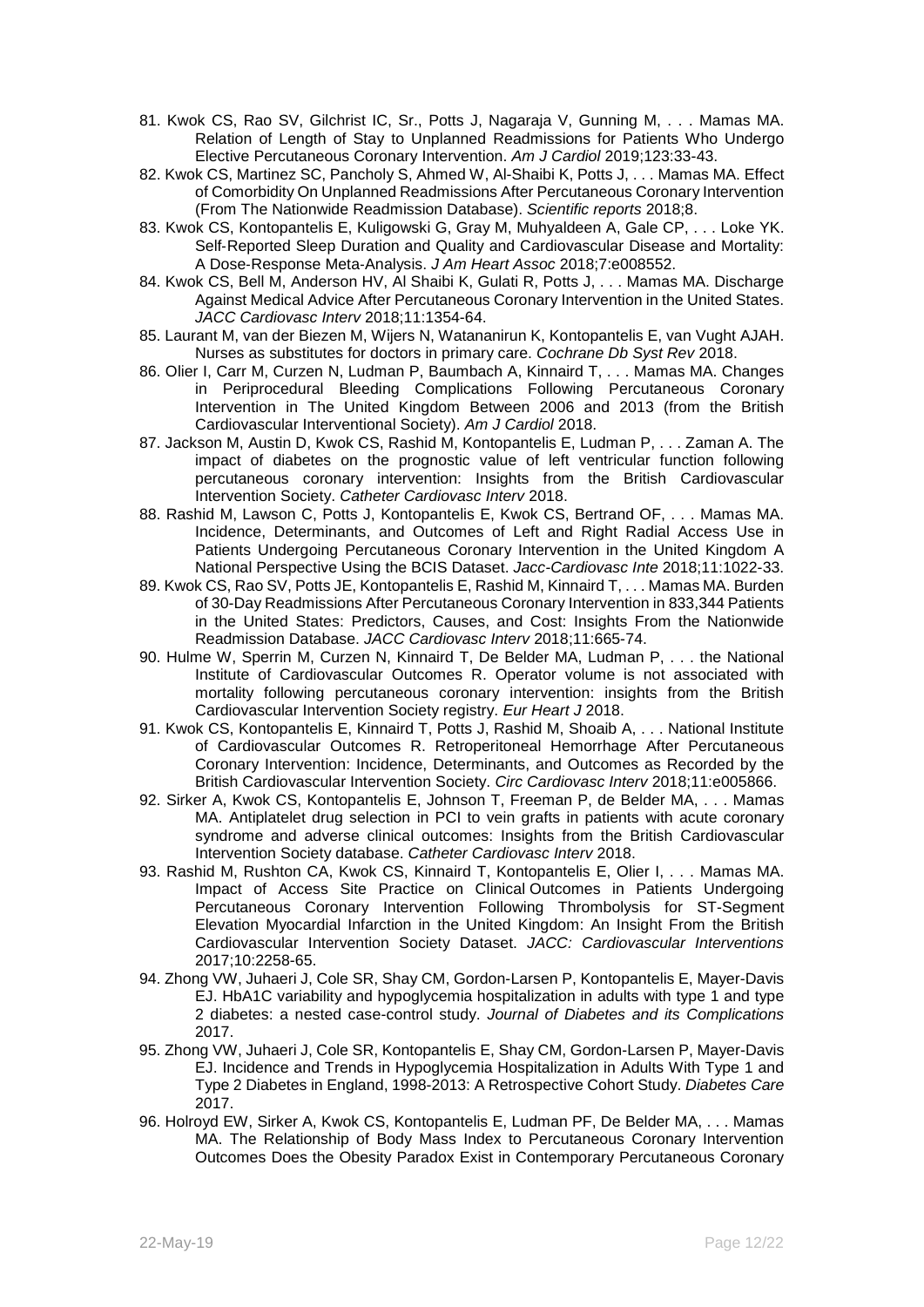Intervention Cohorts? Insights From the British Cardiovascular Intervention Society Registry. *Jacc-Cardiovasc Inte* 2017;10:1283-92.

- 97. Heal CF, Banks JL, Lepper P, Kontopantelis E, van Driel ML. Meta-analysis of randomized and quasi-randomized clinical trials of topical antibiotics after primary closure for the prevention of surgical-site infection. *Brit J Surg* 2017;104:1123-30.
- 98. Carr MJ, Ashcroft DM, Kontopantelis E, While D, Awenat Y, Cooper J, . . . Webb RT. Premature Death Among Primary Care Patients With a History of Self-Harm. *Ann Fam Med* 2017;15:246-54.
- 99. Stocks SJ, Kontopantelis E, Webb RT, Avery AJ, Burns A, Ashcroft DM. Antipsychotic Prescribing to Patients Diagnosed with Dementia Without a Diagnosis of Psychosis in the Context of National Guidance and Drug Safety Warnings: Longitudinal Study in UK General Practice. *Drug Safety* 2017;40:679-92.
- 100. Lowrie R, McConnachie A, Williamson AE, Kontopantelis E, Forrest M, Lannigan N, . . . Mair FS. Incentivised chronic disease management and the inverse equity hypothesis: findings from a longitudinal analysis of Scottish primary care practice-level data. *Bmc Medicine* 2017;15.
- 101. Iqbal J, Kwok CS, Kontopantelis E, de Belder MA, Ludman PF, Large A, . . . Mamas MA. Choice of Stent for Percutaneous Coronary Intervention of Saphenous Vein Grafts. *Circ Cardiovasc Interv* 2017;10.
- 102. Williams R, Kontopantelis E, Buchan L, Peek N. Clinical code set engineering for reusing EHR data for research: A review. *J Biomed Inform* 2017;70:1-13.
- 103. Wright AK, Kontopantelis E, Emsley R, Buchan I, Sattar N, Rutter MK, Ashcroft DM. Life Expectancy and Cause-Specific Mortality in Type 2 Diabetes: A Population-Based Cohort Study Quantifying Relationships in Ethnic Subgroups. *Diabetes Care* 2017;40:338-45.
- 104. Hulme W, Sperrin M, Kontopantelis E, Ratib K, Ludman P, Sirker A, . . . Mamas MA. Increased Radial Access Is Not Associated With Worse Femoral Outcomes for Percutaneous Coronary Intervention in the United Kingdom. *Circ-Cardiovasc Inte* 2017;10.
- 105. Lazaris AM, Kontopantelis E, Antonopoulos K, Mantas G, Kouvelos G, Moulakakis K, . . . Geroulakos G. Effect of diabetes mellitus on the clinical outcome of lower limb arterial bypass surgery: A propensity score analysis. *Vascular* 2017;25:364-71.
- 106. Lazaris AM, Mastoraki S, Kontopantelis E, Seretis K, Karouki M, Moulakakis K, . . . Vasdekis SN. Development of a Scoring System for the Prediction of Early Graft Failure after Peripheral Arterial Bypass Surgery. *Ann Vasc Surg* 2017;40:206-15.
- 107. Di Donato V, Kontopantelis E, Aletti G, Casorelli A, Piacenti I, Bogani G, . . . Panici PB. Trends in Mortality After Primary Cytoreductive Surgery for Ovarian Cancer: A Systematic Review and Metaregression of Randomized Clinical Trials and Observational Studies. *Ann Surg Oncol* 2017;24:1688-97.
- 108. Heal CF, Banks JL, Lepper PD, Kontopantelis E, van Driel ML. Topical antibiotics for preventing surgical site infection in wounds healing by primary intention. *Cochrane Db Syst Rev* 2016.
- 109. Mamas MA, Kwok CS, Kontopantelis E, Fryer AA, Buchan I, Bachmann MO, . . . Myint PK. Relationship Between Anemia and Mortality Outcomes in a National Acute Coronary Syndrome Cohort: Insights From the UK Myocardial Ischemia National Audit Project Registry. *J Am Heart Assoc* 2016;5.
- 110. Schwingshack L, Knuppel S, Schwedhelm C, Hoffmann G, Missbach B, Stelmach-Mardas M, . . . Boeing H. Perspective: NutriGrade: A Scoring System to Assess and Judge the Meta-Evidence of Randomized Controlled Trials and Cohort Studies in Nutrition Research (vol 7,pg 994, 2016). *Adv Nutr* 2017;8:399-99.
- 111. Fraccaro P, Kontopantelis E, Sperrin M, Peek N, Mallen C, Urban P, . . . Mamas MA. Predicting mortality from change-over-time in the Charlson Comorbidity Index: A retrospective cohort study in a data-intensive UK health system. *Medicine* 2016;95.
- 112. Cotter J, Firth J, Enzinger C, Kontopantelis E, Yung AR, Elliott R, Drake RJ. Social cognition in multiple sclerosis A systematic review and meta-analysis. *Neurology* 2016;87:1727-36.
- 113. Windfuhr K, While D, Kapur N, Ashcroft DM, Kontopantelis E, Carr MJ, . . . Webb RT. Suicide risk linked with clinical consultation frequency, psychiatric diagnoses and psychotropic medication prescribing in a national study of primary-care patients. *Psychol Med* 2016;46:3407-17.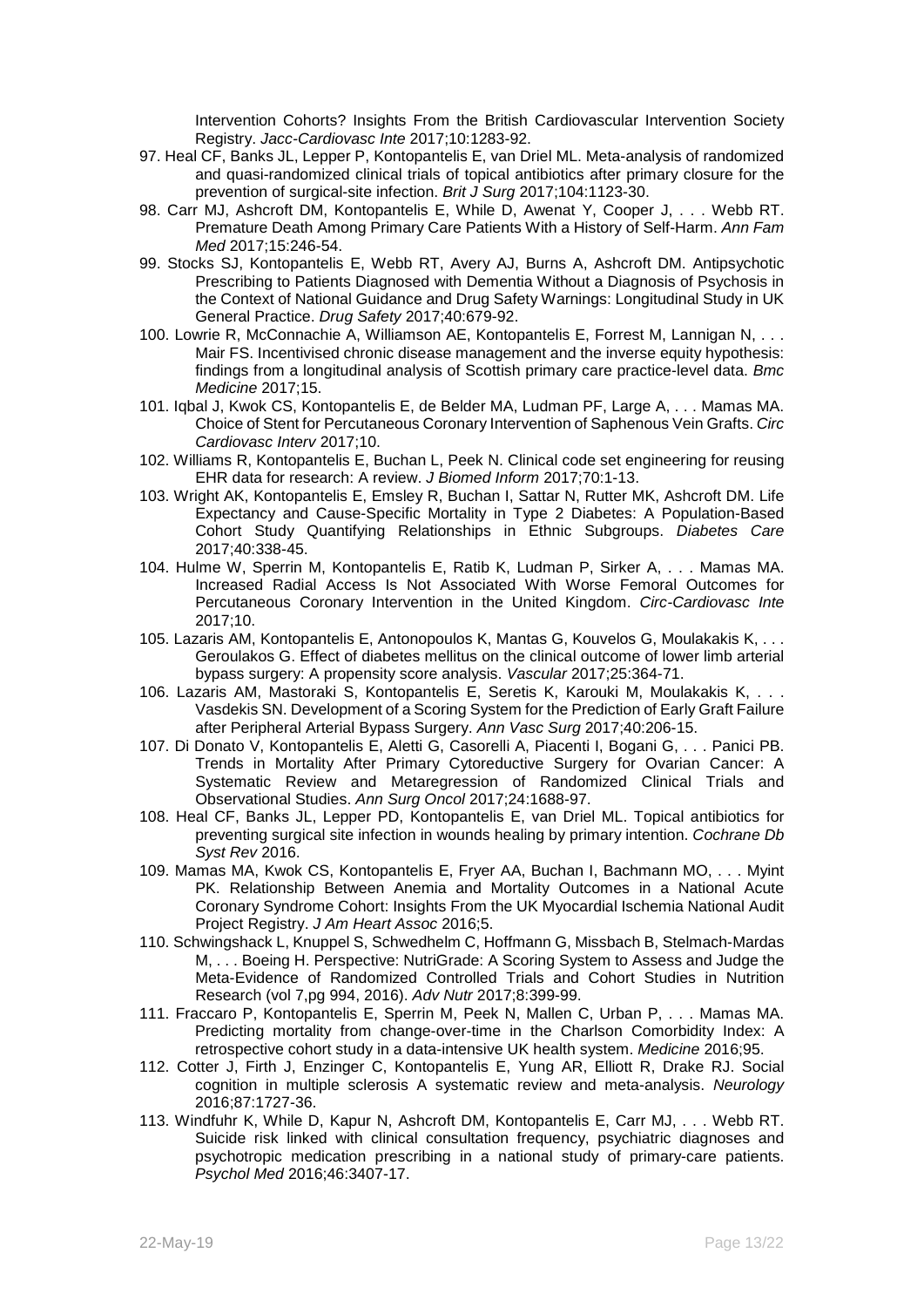- 114. Doyle M, While D, Mok PLH, Windfuhr K, Ashcroft DM, Kontopantelis E, . . . Webb RT. Suicide risk in primary care patients diagnosed with a personality disorder: a nested case control study. *Bmc Fam Pract* 2016;17.
- 115. Samways JW, Vause S, Kontopantelis E, Eddleston J, Ingleby S, Roberts A, Clarke B. Maternal heart rate during the first 48 h postpartum: a retrospective cross sectional study. *Eur J Obstet Gyn R B* 2016;206:41-47.
- 116. Springate DA, Parisi R, Kontopantelis E, Reeves D, Griffiths CEM, Ashcroft DM. Incidence, prevalence and mortality of patients with psoriasis: a UK population-based cohort study. *Brit J Dermatol* 2017;176:650-58.
- 117. Kinnaird T, Kwok CS, Kontopantelis E, Ossei-Gerning N, Ludman P, deBelder M, . . . Mamas MA. Incidence, Determinants, and Outcomes of Coronary Perforation During Percutaneous Coronary Intervention in the United Kingdom Between 2006 and 2013 An Analysis of 527 121 Cases From the British Cardiovascular Intervention Society Database. *Circ-Cardiovasc Inte* 2016;9.
- 118. Richards DA, Bower P, Chew-Graham C, Gask L, Lovell K, Cape J, . . . Russell A. Clinical effectiveness and cost-effectiveness of collaborative care for depression in UK primary care (CADET): a cluster randomised controlled trial. *Health Technol Assess* 2016;20:1- 192.
- 119. Rashid M, Kwok CS, Gale CP, Doherty P, Olier I, Sperrin M, . . . Mamas MA. Impact of co-morbid burden on mortality in patients with coronary heart disease, heart failure, and cerebrovascular accident: a systematic review and meta-analysis. *Eur Heart J Qual Care Clin Outcomes* 2017;3:20-36.
- 120. Myint PK, Kwok CS, Roffe C, Kontopantelis E, Zaman A, Berry C, . . . Mamas MA. Determinants and Outcomes of Stroke Following Percutaneous Coronary Intervention by Indication. *Stroke* 2016;47:1500-U276.
- 121. Iqbal J, Kwok CS, Kontopantelis E, de Belder MA, Ludman PF, Giannoudi M, . . . Mamas MA. Outcomes Following Primary Percutaneous Coronary Intervention in Patients With Previous Coronary Artery Bypass Surgery. *Circ-Cardiovasc Inte* 2016;9.
- 122. Carr MJ, Ashcroft DM, Kontopantelis E, While D, Awenat Y, Cooper J, . . . Webb RT. Clinical management following self-harm in a UK-wide primary care cohort. *J Affect Disorders* 2016.
- 123. Carr MJ, Ashcroft DM, Kontopantelis E, Awenat Y, Cooper J, Chew-Graham C, . . . Webb RT. The epidemiology of self-harm in a UK-wide primary care patient cohort, 2001- 2013. *BMC Psychiatry* 2016;16:53.
- 124. Sirker A, Mamas M, Kwok CS, Kontopantelis E, Ludman P, Hildick-Smith D. Outcomes From Selective Use of Thrombectomy in Patients Undergoing Primary Percutaneous Coronary Intervention for ST-Segment Elevation Myocardial Infarction An Analysis of the British Cardiovascular Intervention Society/National Institute for Cardiovascular Outcomes Research (BCIS-NICOR) Registry, 2006-2013. *Jacc-Cardiovasc Inte* 2016;9:126-34.
- 125. Gorst C, Kwok CS, Aslam S, Buchan I, Kontopantelis E, Myint PK, . . . Mamas MA. Longterm Glycemic Variability and Risk of Adverse Outcomes: A Systematic Review and Meta-analysis. *Diabetes Care* 2015;38:2354-69.
- 126. Ricci-Cabello I, Stevens S, Kontopantelis E, Dalton AR, Griffiths RI, Campbell JL, . . . Valderas JM. Impact of the Prevalence of Concordant and Discordant Conditions on the Quality of Diabetes Care in Family Practices in England. *Ann Fam Med* 2015;13:514-22.
- 127. Akbarov A, Kontopantelis E, Sperrin M, Stocks SJ, Williams R, Rodgers S, . . . Ashcroft DM. Primary Care Medication Safety Surveillance with Integrated Primary and Secondary Care Electronic Health Records: A Cross-Sectional Study. *Drug Safety* 2015;38:671-82.
- 128. Kwok CS, Aslam S, Kontopantelis E, Myint PK, Zaman MJ, Buchan I, . . . Mamas MA. Influenza, influenza-like symptoms and their association with cardiovascular risks: a systematic review and meta-analysis of observational studies. *Int J Clin Pract* 2015.
- 129. Stylianou N, Akbarov A, Kontopantelis E, Buchan I, Dunn KW. Mortality risk prediction in burn injury: Comparison of logistic regression with machine learning approaches. *Burns* 2015.
- 130. Springate DA, Ashcroft DM, Kontopantelis E, Doran T, Ryan R, Reeves D. Can analyses of electronic patient records be independently and externally validated? Study 2-the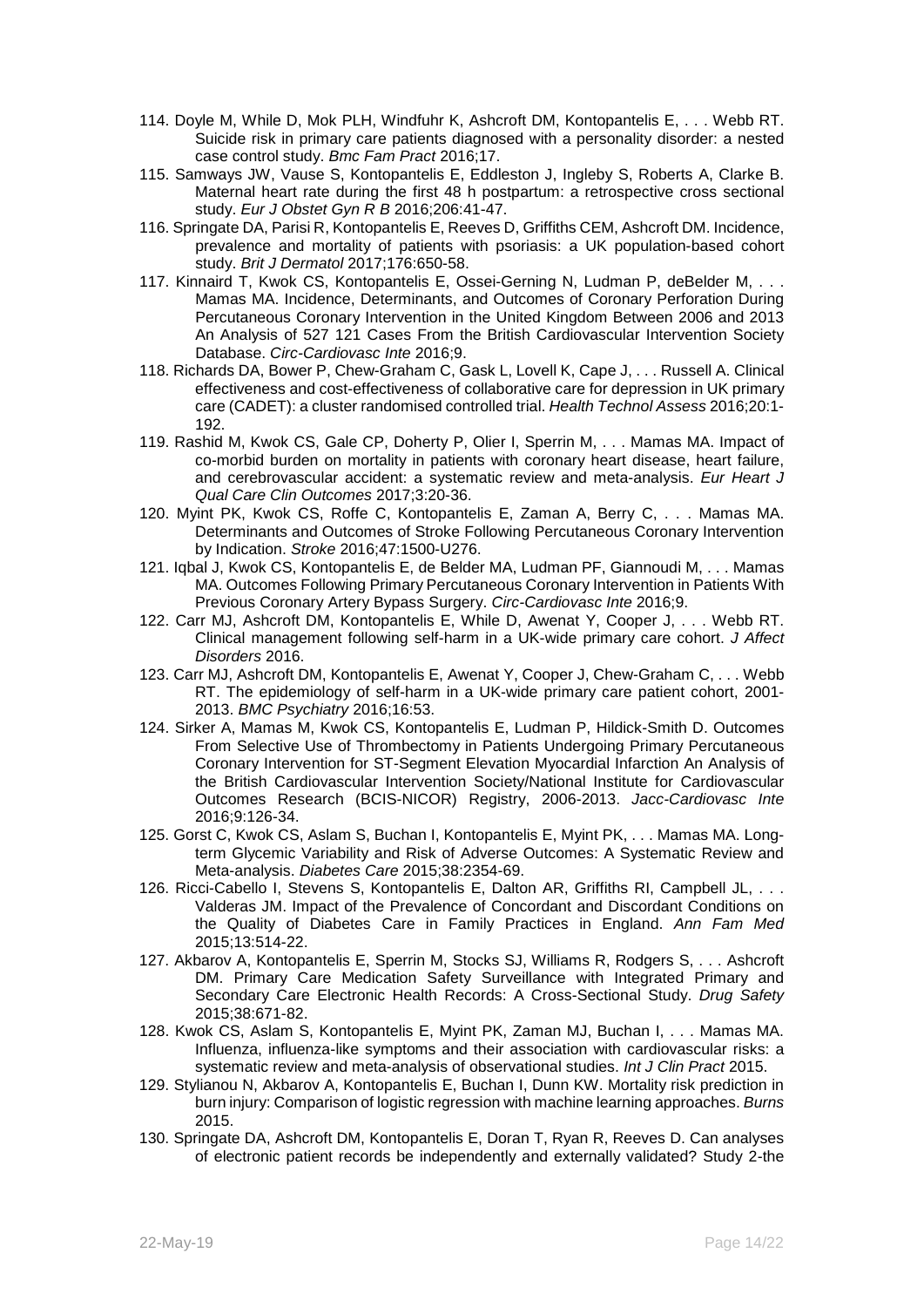effect of beta-adrenoceptor blocker therapy on cancer survival: a retrospective cohort study. *Bmj Open* 2015;5.

- 131. Stylianou N, Carr M, Kontopantelis E, Buchan I, Dunn K. Patient outcomes vs. service workload: an analysis of outcomes in the burn service of England and Wales. *Bmc Health Serv Res* 2015;15.
- 132. Kwok CS, Kontopantelis E, Kunadian V, Anderson S, Ratib K, Sperrin M, . . . Mamas MA. Effect of access site, gender, and indication on clinical outcomes after percutaneous coronary intervention: Insights from the British Cardiovascular Intervention Society (BCIS). *American Heart Journal* 2015.
- 133. Coventry PA, Hudson JL, Kontopantelis E, Archer J, Richards DA, Gilbody S, . . . Bower P. Characteristics of Effective Collaborative Care for Treatment of Depression: A Systematic Review and Meta-Regression of 74 Randomised Controlled Trials. *Plos One* 2014;9.
- 134. Lau R, Stevenson F, Ong BN, Dziedzic K, Eldridge S, Everitt H, . . . Murray E. Addressing the evidence to practice gap for complex interventions in primary care: a systematic review of reviews protocol. *Bmj Open* 2014;4.
- 135. Blakemore A, Dickens C, Guthrie E, Bower P, Kontopantelis E, Afzal C, Coventry PA. Depression and anxiety predict health-related quality of life in chronic obstructive pulmonary disease: systematic review and meta-analysis. *Int J Chronic Obstr* 2014;9:501-12.
- 136. Reeves D, Springate DA, Ashcroft DM, Ryan R, Doran T, Morris R, . . . Kontopantelis E. Can analyses of electronic patient records be independently and externally validated? The effect of statins on the mortality of patients with ischaemic heart disease: a cohort study with nested case-control analysis. *Bmj Open* 2015;4.
- 137. Heussinger N, Kontopantelis E, Rompel O, Paulides M, Trollmann R. Predicting multiple sclerosis following isolated optic neuritis in children. *Eur J Neurol* 2013;20:1292-96.
- 138. Furber CM, McGowan L, Bower P, Kontopantelis E, Quenby S, Lavender T. Antenatal interventions for reducing weight in obese women for improving pregnancy outcome. *Cochrane Db Syst Rev* 2013.
- 139. Blickem C, Blakeman T, Kennedy A, Bower P, Reeves D, Gardner C, . . . Rogers A. The clinical and cost-effectiveness of the BRinging Information and Guided Help Together (BRIGHT) intervention for the self-management support of people with stage 3 chronic kidney disease in primary care: study protocol for a randomized controlled trial. *Trials* 2013;14.
- 140. Nitz A, Kontopantelis E, Bielack S, Koscielniak E, Klingebiel T, Langer T, Paulides M. Prospective evaluation of cisplatin- and carboplatin-mediated ototoxicity in paediatric and adult soft tissue and osteosarcoma patients. *Oncol Lett* 2012;5:311-15.
- 141. Webb RT, Kontopantelis E, Doran T, Qin P, Creed F, Kapur N. Risk of self-harm in physically ill patients in UK primary care. *J Psychosom Res* 2012;73:92-97.
- 142. Campbell SM, Kontopantelis E, Hannon K, Burke M, Barber A, Lester HE. Framework and indicator testing protocol for developing and piloting quality indicators for the UK quality and outcomes framework. *Bmc Fam Pract* 2011;12.
- 143. Arora RS, Kontopantelis E, Alston RD, Eden TO, Geraci M, Birch JM. Relationship between height at diagnosis and bone tumours in young people: a meta-analysis. *Cancer Cause Control* 2011;22:681-88.
- 144. Campbell SM, Kontopantelis E, Reeves D, Valderas JM, Gaehl E, Small N, Roland MO. Changes in Patient Experiences of Primary Care During Health Service Reforms in England Between 2003 and 2007. *Ann Fam Med* 2010;8:499-506.
- 145. Doran T, Campbell S, Fullwood C, Kontopantelis E, Roland M. Performance of small general practices under the UK's Quality and Outcomes Framework. *Brit J Gen Pract* 2010;60.
- 146. Chauhan U, Kontopantelis E, Campbell S, Jarrett H, Lester H. Health checks in primary care for adults with intellectual disabilities: how extensive should they be? *J Intell Disabil Res* 2010;54:479-86.
- 147. Crosson JC, Ohman-Strickland PA, Campbell S, Phillips RL, Roland MO, Kontopantelis E, . . . Crabtree BF. A comparison of chronic illness care quality in US and UK family medicine practices prior to pay-for-performance initiatives. *Fam Pract* 2009;26:510-16.
- 148. Macdonald W, Kontopantelis E, Bower P, Kennedy A, Rogers A, Reeves D. What makes a successful volunteer Expert Patients Programme tutor? Factors predicting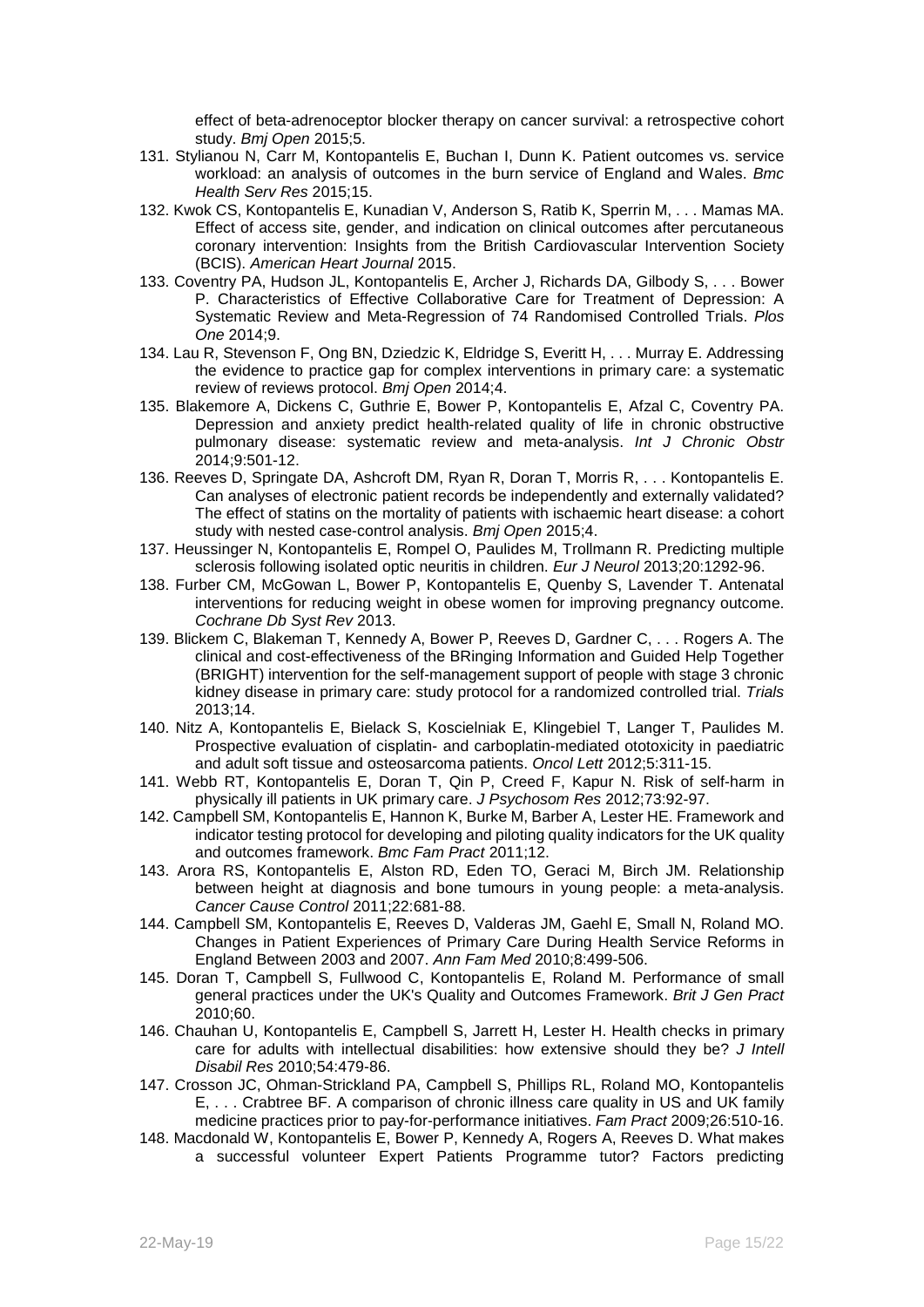satisfaction, productivity and intention to continue tutoring of a new public health workforce in the United Kingdom. *Patient Educ Couns* 2009;75:128-34.

- 149. Cornford CS, Mason J, Buchanan K, Reeves D, Kontopantelis E, Sibbald B, . . . Baer L. A survey of primary and specialised health care provision to prisons in England and Wales. *Primary Health Care Research & Development* 2008;9:126-35.
- 150. Papageorgiou CC, Alevizos B, Ventouras E, Kontopantelis E, Uzunoglu N, Christodoulou G. Psychophysiological correlates of patients with delusional misidentification syndromes and psychotic major depression. *J Affect Disorders* 2004;81:147-52.
- 151. Papageorgiou C, Oulis P, Vasios C, Kontopantelis E, Uzunoglu N, Rabavilas A, Christodoulou GN. P300 alterations in schizophrenic patients experiencing auditory hallucinations. *Eur Neuropsychopharm* 2004;14:227-36.
- 152. Papageorgiou C, Boviatsis E, Koujalis A, Kontopantelis E, Philis A, Uzunoglu N, . . . Christodoulou GN. Assessment of P200 after moderate to severe brain injury. *J Psychosom Res* 2003;55:143-43.
- 153. Papageorgiou C, Kontaxakis VP, Havaki-Kontaxaki BJ, Stamouli S, Vasios C, Asvestas P, . . . Christodoulou GN. Impaired P600 in neuroleptic naive patients with first-episode schizophrenia. *Neuroreport* 2001;12:2801-06.

#### **Official Reports**

- 1. Wilding A, **Kontopantelis E**, Munford L, Sutton M. Impact of removing indicators from the Quality and Outcomes Framework: retrospective study using individual patient data in England. *Final report to NHS England, June 2018*.
- 2. Keers RN, Seston E, **Kontopantelis E**, Lamerton E, Burgess A, Morris F, Mann F, Harper L, Ashcroft DM. Evaluation of pharmacy TECHnician supported MEDication rounds (TECHMED) on reducing omitted doses: a pilot randomised controlled trial and process evaluation in a university teaching hospital. *UKCPA-PRUK end of project report, March 2017*.
- 3. Richards DA, Bower P, Chew-Graham C, Gask L, Lovell K, Cape J, Pilling S, Araya R, Kessler D, Barkham M, Bland JM, Gilbody S, Green C, Lewis G, Manning C, **Kontopantelis E**, Hill JJ, Hughes-Morley A, Russel A. Clinical and cost-effectiveness of collaborative care for depression in UK primary care (CADET): cluster randomised controlled trial. *NIHR end of project report, October 2015*.
- 4. Appleby L, Kapur N, Shaw J, Windfuhr J, While D, Webb RT, Ashcroft DM, **Kontopantelis E**. Suicide in primary care in England: 2002-2011. National Confidential Inquiry into Suicide and Homicide by People with Mental Illness (NCISH). *University of Manchester, March 2014*.
- 5. Chauhan U, Reeve J, **Kontopantelis E**, Hinder S, Nelson P, Doran T. Impact of English Directly Enhanced Service (DES) for Learning Disability. *Centre for Primary Care Research, final report to the Department of Health, December 2011*.
- 6. Sutton M, Goudie R, **Kontopantelis E**. Estimation of relative needs for primary medical services based on QOF conditions. *NPCRDC, final report to the Department of Health, December 2010*.
- 7. Goudie R, Gravelle H, **Kontopantelis E**, Siciliani L, Sutton M. Provider Incentives for Community Immunisation. *NPCRDC, final report to the Department of Health, October 2010*.
- 8. **Kontopantelis E**, Reeves D. Patient Satisfaction with Primary Care: An analysis of the 2007-08 GP Patient Survey data. *NPCRDC, final report to the Department of Health, January 2009*.

#### **Software**

- 1. **Kontopantelis E** (2018). ITSPOWER. Simulation based power calculations for linear Interrupted Time Series (ITS) designs. The command generates the outcome data according to the specified inputs and then uses linear regression modelling power for the model to detect the specified level change.
- 2. **Kontopantelis E** (2015). PCDSEARCH. An add-on command for the Stata statistical software package, for the analysis of electronic health records. Facilitates searching the very long lookup files accompanying Primary Care Databases (PCDs) to identify relevant clinical codes (usually Read codes in the UK) and product codes.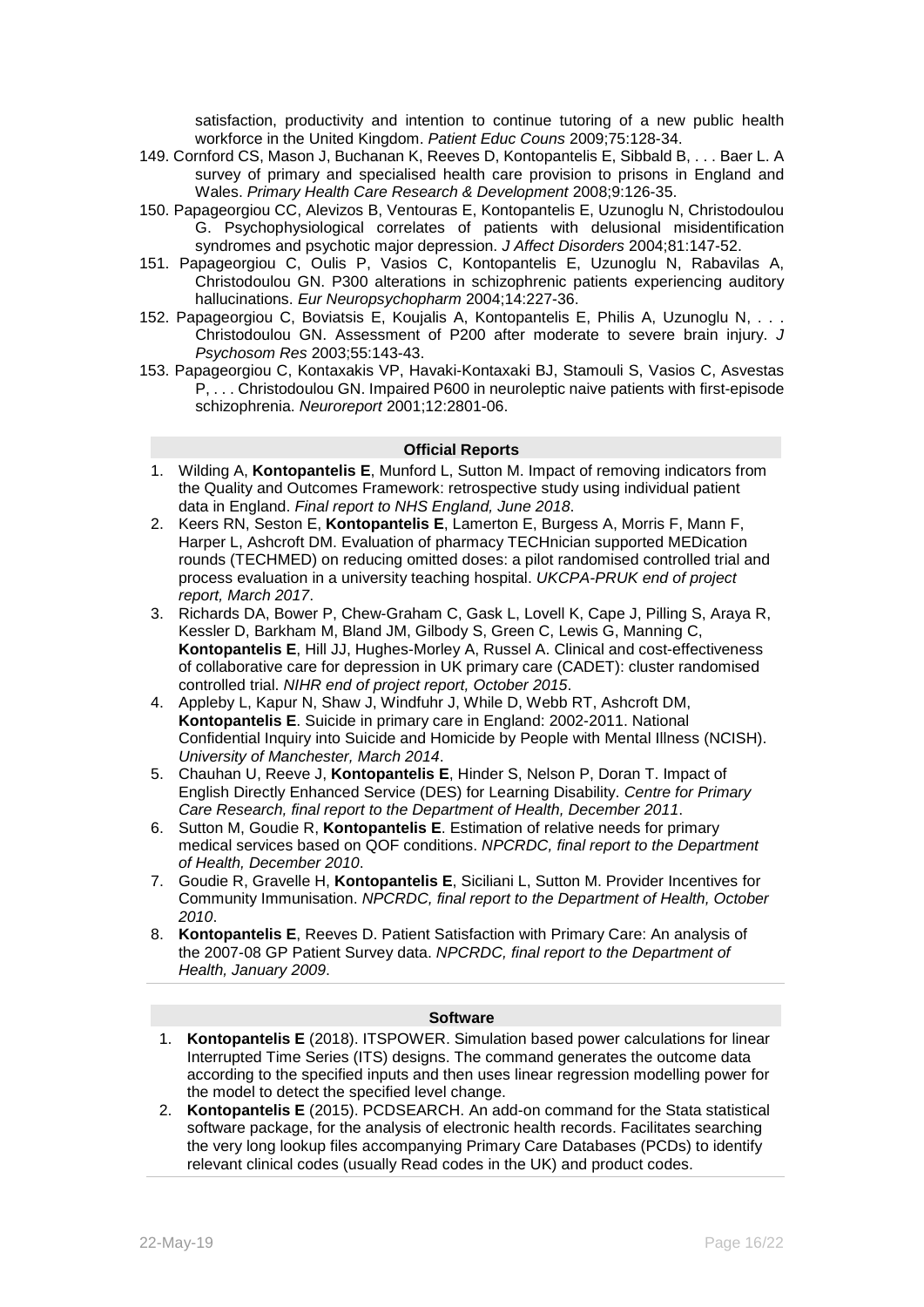#### **Software**

- 3. **Kontopantelis E**, Springate DA, Parisi R and Reeves D (2015). IPDPOWER. An add-on meta-analysis command for the Stata statistical software package. Uses simulations to calculate power for complex mixed effects designs.
- 4. **Kontopantelis E**, Parisi R, Reeves D and Springate DA (2015). MIBMI. An add-on multiple imputation command for the Stata statistical software package. Uses regression modelling to impute BMI values across multiple datasets.
- 5. Springate DA and **Kontopantelis E** (2014). Cochrane scraper: tools for downloading data from the Cochrane Library of Systematic Reviews. Available from https://aithub.com/DASpringate/Cochrane\_scraper.
- 6. **Kontopantelis E** (2013). REPSAMPLE. A representative sampling greedy algorithm for the Stata statistical software package. Allows users to select a sample that is as representative as possible, on key characteristics, from a population.
- 7. **Kontopantelis E** and Reeves D (2012). IPDFOREST. An add-on meta-analysis command for the Stata statistical software package. Provides a forest plot and study effects for individual patient data meta-analyses.
- 8. **Kontopantelis E** and Reeves D (2010). METAAN. An add-on meta-analysis command for the Stata statistical software package. Allows users to select more advanced and better performing methods than the standard DerSimonian-Laird random-effects model.
- 9. **Kontopantelis E** and Reeves D (2010). METAEFF. An add-on meta-analysis command for the Stata statistical software package. Aids users in calculating the effect sizes from a wide variety of reported statistics.
- 10. **Kontopantelis E** and Reeves D (2009). META-EASY. Excel-based program for undertaking meta-analysis. Includes methods not available in most other packages. The program is free and has gained popularity with novice meta-analysts and I support through my personal website.
- 11. **Kontopantelis E** (2008). SKNOR. Stata module to generate a sample from a normal or skewed (skew-normal) distribution.
- 12. **Kontopantelis E** (2008). SKBIM. Stata module to generate a sample from a bimodal distribution using normal or skewed (skew-normal) unimodal distributions.

#### **Presentations (invited)**

- *1.* **Kontopantelis E**. The North-South mortality divide. *Invited plenary talk, North-West Actuarial Society, Manchester, March 2018.*
- *2.* **Kontopantelis E**. Pitfalls of systematic reviews and meta-analyses. *Invited plenary talk for the 11th World Congress of Controversies in Neurology (CONy), Athens, March 2017.*
- *3.* **Kontopantelis E**. Regression based quasi-experiment when randomisation is not an option: interrupted time-series analysis. *Invited talk for the Royal Statistical Society (RSS) annual conference, Manchester, September 2016.*
- *4.* **Kontopantelis E**. Analysing primary care data: a synergy of health informatics and traditional statistics. *Invited talk for the Royal Statistical Society (RSS) annual conference, Manchester, September 2016.*
- *5.* **Kontopantelis E**. Analysing databases of Electronic Health Records: challenges, promises and limitations. *Invited workshop for the Health - Exploring Complexity: an interdisciplinary systems approach conference (HEC2016), Munich, August 2016.*
- *6.* **Kontopantelis E**. Primary care databases: challenges with analysing Electronic Health Records. *Invited talk for Medical School of the University of Exeter, June 2016.*
- *7.* **Kontopantelis E**. Primary care databases and other resources of routinely collected data: Challenges and examples. *Invited talk for the Evidence Synthesis Network, Manchester, February 2016 and for the External Seminar Series of the University of Manchester's Centre for Biostatistics, March 2016.*
- 8. **Kontopantelis E** and Booth H. Secondary data analyses. *Invited talk for the NIHR Obesity Call Research Workshop, London, January 2016*.
- 9. **Kontopantelis E**. Primary Care data signposting: CPRD, THIN and other databases. *Invited talk for the School for Primary Care Research Trainees' meeting, Oxford, October 2015*.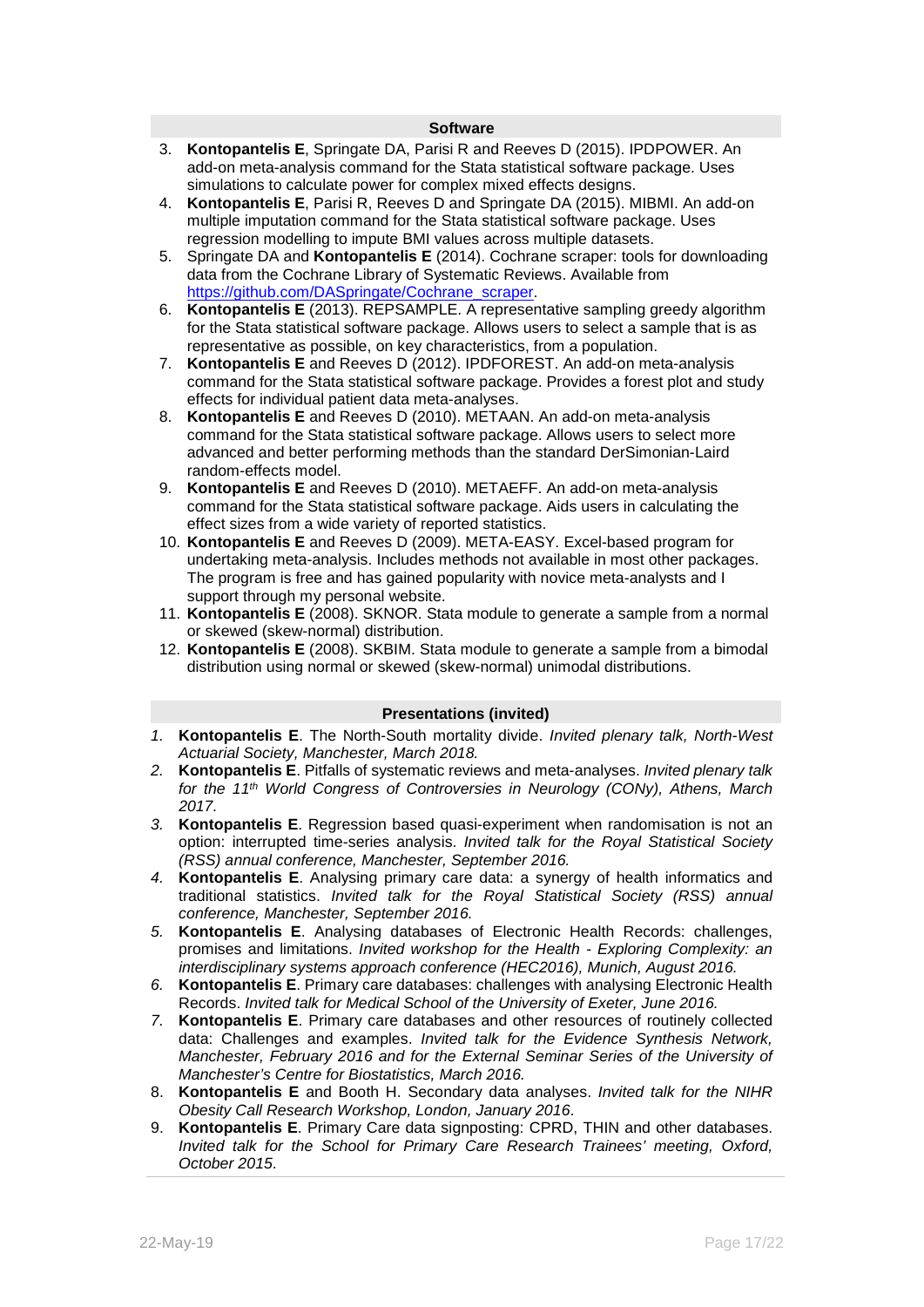#### **Presentations (invited)**

- 10. **Kontopantelis E**, Springate DA, Ashworth DM, Webb RT, Buchan I and Doran T. Investigating the relationship between quality of primary care and premature mortality in England: a spatial whole-population study. *Invited talk for the Health & Social Care Information Centre public board meeting, January 2015; invited seminar at the University of York*, *April 2015; orally presented in the Society of Academic Primary Care (SAPC) annual conference, Oxford, July 2015; orally presented in the Health - Exploring Complexity: an interdisciplinary systems approach conference (HEC2016), Munich, August 2016.*
- 11. **Kontopantelis E**, Springate D and Reeves D. Software and model selection challenges in meta-analysis: model assumptions, heterogeneity and individual patient data. *Invited seminar for researchers and students of the Attikon Hospital of Athens, June 2014, and of the Athens University of Economics and Business, October 2014.*
- 12. **Kontopantelis E**, and Reeves D. Performing Individual Patient Data meta-analyses. *Invited seminar for researchers and students of the University of Amsterdam, November 2012.*
- 13. **Kontopantelis E**, Doran T and Reeves D. Effect of Financial Incentives on Incentivised and Non-Incentivised Clinical Activities: Utilising Primary Care Databases to answer clinical, policy and methodological questions. *Plenary talk at the NIHR School of Primary Care Research Showcase, London 2012.*
- 14. Reeves D and **Kontopantelis E**. The methodological minefield of evaluating the Quality and Outcomes Framework. *Invited talk in quarterly Royal Statistical Society (RSS) Primary Care Study Group meeting, London 2011.*
- 15. **Kontopantelis E**, Reeves D. Patient Satisfaction with Primary Care: An analysis of the 2007-08 GP patient survey data. *Orally presented in the annual conference of the Society of Academic Primary Care (SAPC), St. Andrews 2009. Selected in the top 3 papers of the conference and was re-presented (invited) in the Royal College of General Practitioners (RCGP) annual conference, Glasgow 2009.*

#### **Presentations (peer reviewed)**

- *16.* **Kontopantelis E**. Outcome-sensitive multiple imputation: a simulation study. *Orally presented in the Royal Statistical Society (RSS) annual conference, Manchester, September 2016.*
- 17. **Kontopantelis E**, and Jill Stocks. Examining variations in prescribing safety in UK general practice: a cross-sectional study using the Clinical Practice Research Datalink. *Orally presented in the Health - Exploring Complexity: an interdisciplinary systems approach conference (HEC2016), Munich, August 2016.*
- 18. **Kontopantelis E**, Springate DA, Reeves D, Ashcroft DM, Rutter M, Buchan I and Doran T. Glucose, blood pressure and cholesterol levels and their relationships to clinical outcomes in type 2 diabetes: a retrospective cohort study. *Orally presented in the Society of Academic Primary Care (SAPC) annual conference, Oxford 2015*.
- 19. **Kontopantelis E**, Springate D and Reeves D. A re-analysis of the Cochrane Library data: the dangers of unobserved heterogeneity in meta-analyses. *Orally presented in the annual national conference of the Royal Statistical Society (RSS), Newcastle 2013; in the 35th Annual Conference of the International Society for Clinical Biostatistics (ISCB35), Vienna 2014; and in the Health - Exploring Complexity: an interdisciplinary systems approach conference (HEC2016), Munich, August 2016.*
- 20. Valderas JM, **Kontopantelis E**, Springate DA, Reeves D, Ashcroft DM, and Doran T. Withdrawing Performance Indicators: Retrospective Analysis of General Practice Performance Under the UKs Quality and Outcomes Framework. *Orally presented in the Society of Academic Primary Care (SAPC) annual conference, Edinburgh 2014.*
- 21. **Kontopantelis E**, Buchan I, Reeves D, Checkland K and Doran T. The Relationship between Quality of Care and Choice of Clinical Computing System: Retrospective Analysis of Family Practice Performance under the UK Quality and Outcomes Framework. *Orally presented in the Society of Academic Primary Care (SAPC) annual conference, Nottingham 2013 and in the 30th International Conference of the International Society for Quality in Health Care (ISQua), Edinburgh 2013.*
- 22. **Kontopantelis E**, Doran T, Fullwood C, Lester H, Valderas J and Campbell S. Exempting dissenting patients from pay-for-performance schemes: a retrospective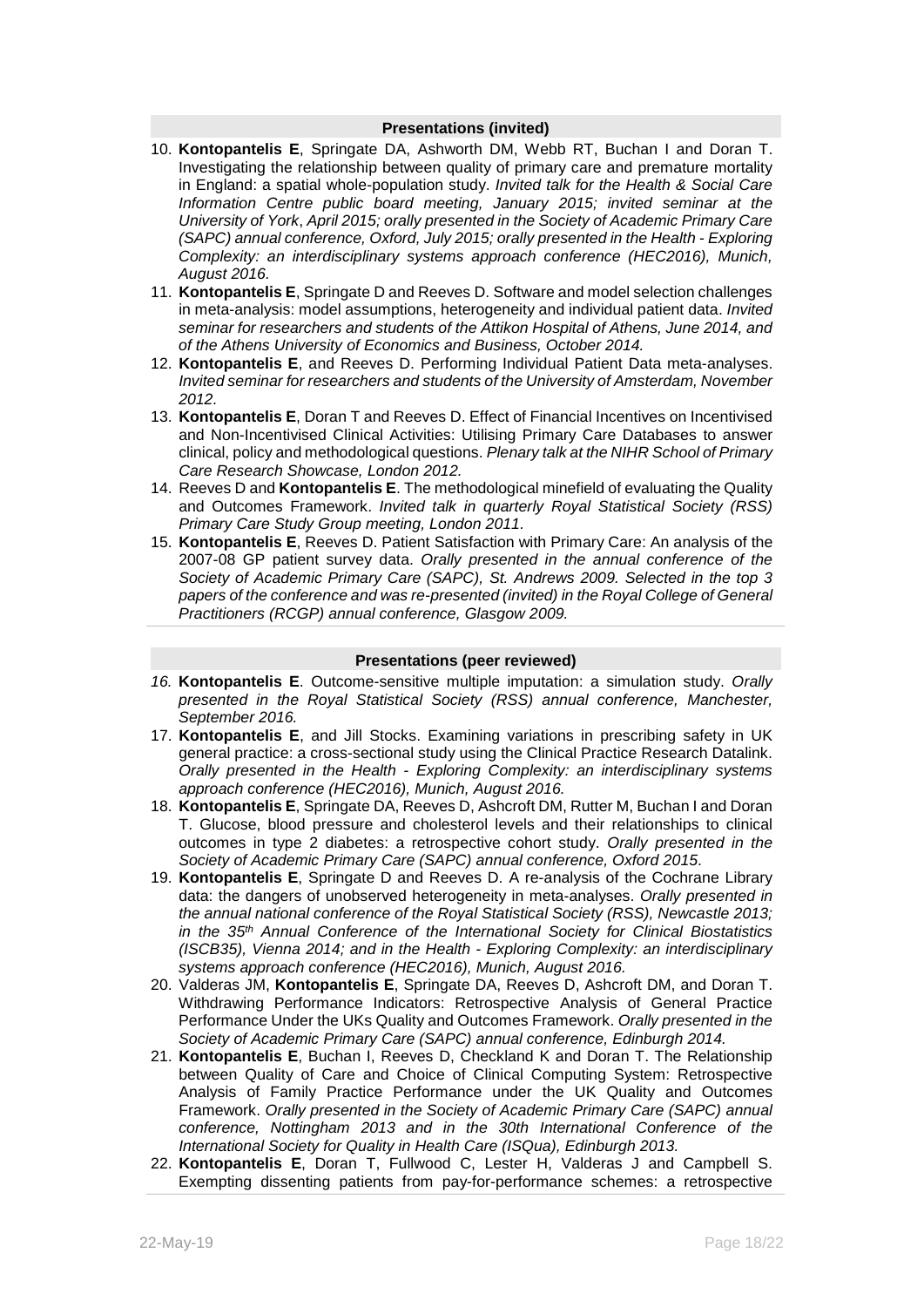#### **Presentations (peer reviewed)**

analysis of exception reporting in the UK Quality and Outcomes Framework. *Orally presented in the Society of Academic Primary Care (SAPC) annual conference, Glasgow 2012.*

- 23. **Kontopantelis E**, Reeves D, Valderas J, Campbell S and Doran T. Quality of primary care for patients with diabetes in England before and after the introduction of a financial incentive scheme: longitudinal observational study. *Poster presented in the Society of Academic Primary Care (SAPC) annual conference, Glasgow 2012.*
- 24. Chauhan U, **Kontopantelis E** and Doran T. Are Health Checks for learning disability leading to improved outcomes?: Analysis of General Practice data. *Orally presented in the Society of Academic Primary Care (SAPC) annual conference, Glasgow 2012.*
- 25. **Kontopantelis E** and Reeves D. A short guide and a forest plot command (ipdforest) for one-stage meta-analysis. *Orally presented in the annual national conference of the Royal Statistical Society (RSS), Telford 2012.*
- 26. Molassiotis A, Stamataki Z and **Kontopantelis E**. Development of a risk prediction model for chemotherapy-related nausea and vomiting. *Orally presented in the Multinational Association of Supportive Care in Cancer (MASCC) International Symposium, Athens 2011.*
- 27. **Kontopantelis E**, Goudie R, Gravelle H, Siciliani L and Sutton M. Investigating the effect of provider incentives for influenza immunization: a longitudinal study. *Orally presented in the Society of Academic Primary Care (SAPC) North conference, Kendal 2010.*
- 28. **Kontopantelis E**, Roland M and Reeves D. Evidence from the UK GP patient survey: predictors of patient satisfaction and positive experience with access to primary care. *Orally presented in the 27th International Conference of the International Society for Quality in Health Care (ISQua), Paris 2010.*
- 29. Reeves D, **Kontopantelis E** and Doran T. Adjusting for different kinds of covariates in a complex multi-level regression analysis: a case study using General Practice Research Database data on patient consultations in primary care. *Orally presented in the annual national conference of the Royal Statistical Society (RSS), Brighton 2010.*
- 30. Valderas JM, **Kontopantelis E**, Doran T, Reeves D, Salisbury C, Sutton M, Roland M, Lester H and Campbell S. The impact of multimorbidity on exception reporting in the Quality and Outcomes Framework. *Orally presented in the Society of Academic Primary Care (SAPC) annual conference, Norwich 2010.*
- 31. Reeves D, **Kontopantelis E** and Doran T. Are non-incentivized activities neglected by physicians subject to financial incentives? Evidence from the U.K.'s Quality and Outcomes Framework. *Orally presented in the Society of Academic Primary Care (SAPC) annual conference, Norwich 2010.*
- 32. **Kontopantelis E**, Doran T, Valderas JM, Campbell S, Roland M, Salisbury C and Reeves D. Investigating the impact of the Quality and Outcomes Framework on the quality of incentivised and non-incentivised aspects of primary care. *Orally presented in the Health Services Research Network Research Group (HSRN) annual conference, Manchester 2010.*
- 33. **Kontopantelis E**, Campbell S, Reeves D and Roland M. Impact of the Quality and Outcomes Framework pay-for-performance scheme on quality of English primary care: an interrupted time series analysis. *Orally presented in the North American Primary Care Research Group (NAPCRG) annual conference, Montreal 2009.*
- 34. **Kontopantelis E**, Doran T, Reeves D, Valderas JM and Roland M. Investigating the impact of the Quality and Outcomes Framework on the quality of primary care. *Orally presented in the annual national conference of the Royal Statistical Society (RSS), Edinburgh 2009.*
- 35. **Kontopantelis E**, Reeves D. A comparison of Random Effects meta-analysis methods when study effects are non-normally distributed. *Orally presented in the annual national conference of the Royal Statistical Society (RSS), Nottingham 2008.*
- 36. **Kontopantelis E**, Doran T, Reeves D, Valderas JM, Roland M. Trends in quality of care for diabetes before and after the introduction of the UK pay-for–performance scheme. *Orally presented in the 25th International Conference of the International Society for Quality in Health Care (ISQua), Copenhagen 2008.*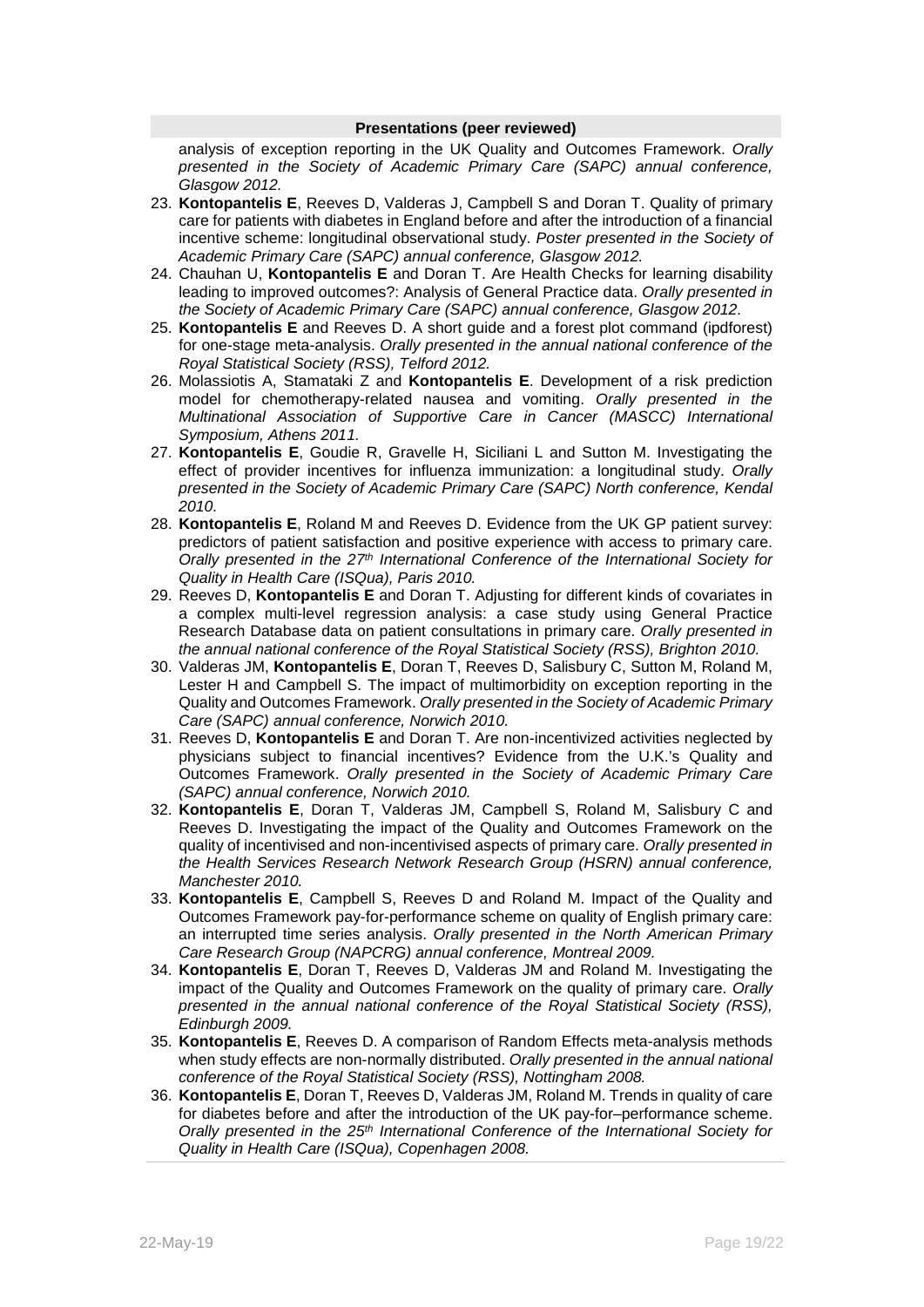#### **Presentations (peer reviewed)**

- 37. **Kontopantelis E**, Doran T, Campbell S and Reeves D. Clinical quality in English primary care before and after the introduction of the Quality & Outcomes Framework. *Orally presented in the 2nd Annual Research Meeting of the NHS Confederation, Sheffield 2007*.
- 38. **Kontopantelis E**, Campbell S, Reeves D. Use of the Team Climate Inventory (TCI) questionnaire in General Practice: response rates and reliability. *Orally presented in SSPC, SAPC and RSS Primary Care Epidemiology and Organisation of Care Conference, Edinburgh 2006*.
- 39. Mouzak A, Agathos P, **Kontopantelis E**, Alevra A, Kouvardas S, Vogiatzakis E, Vourdeli-Giannakoura E. Creative phosphokinase and lactic dehydrogenase serum levels in Greek stroke patients. Relation to clinical outcome. A preliminary report. *Abstract presented in the 9th Congress of European Federation of Neurological Societies, Athens 2005*.
- 40. Mouzak A, Agathos P, **Kontopantelis E**, Mouzak B, Vourdeli-Giannakoura E. Hyperamylasemia in Greek stroke patients. Is there an association with disease outcome? A preliminary study: P2098. European Journal of Neurology Supplement. 11 Supplement 2:211, September 2004. *Abstract presented in the 8th Congress of European Federation of Neurological Societies, Paris 2004*.

## **Extensive courses**

- International Primary Care Research Leadership Programme: cohort #10; Nuffield Department of Primary Care and Health Sciences, Oxford; Residential meeting, 12-17 July 2015 and 12-15 September 2016.
- Bayesian Analysis, MCMC and WinBUGS; MRC Biostatistics Unit, Cambridge, 6-8 May 2009.
- Randomised Controlled Trials Course: a guide to design, analysis and interpretation and reporting; Oriel College, Oxford; 26-30 March 2007.

## **Memberships and honours**

- Professional member to MHRA Independent Scientific Advisory Committee (ISAC)
- Fellow of the Royal Statistics Society.
- Honorary Research Fellow of the University Hospital of Erlangen, Germany.
- Member of the Cochrane Collaboration Individual Participant Data Meta-analysis Methods Group.
- Member of the Cochrane Collaboration Statistical Methods Group.

#### **Teaching, mentoring and social engagement**

- Course leader for the Health Informatics module of the Clinical Bioinformatics MSc.
- External examiner for the University of Oxford's Evidence-based Health Care MSc.
- Contributing to the online Masters in Public Health (MPH) as a tutor since 2008.
- Supervising one to two students per annum on MPH dissertations.
- Marking two to four MPH dissertation, per annum.
- Supervising up to five PhD students, at any time.
- Mentoring several junior and mid-grade quantitative researchers.
- Supporting the Centre for Biostatistics with its "biostatistics clinics", guiding medical students with their fourth year project option.
- Writing or contributing to blogs (e.g. [https://goo.gl/brFDTe\)](https://goo.gl/brFDTe)

#### **Managerial / Contribution to Uni and Department**

- Postgraduate Research (PGR) trainer in quantitative methods for the Institute of Population Health, University of Manchester.
- Supervising and mentoring researchers and PhD candidates in the Institute of Population Health, University of Manchester.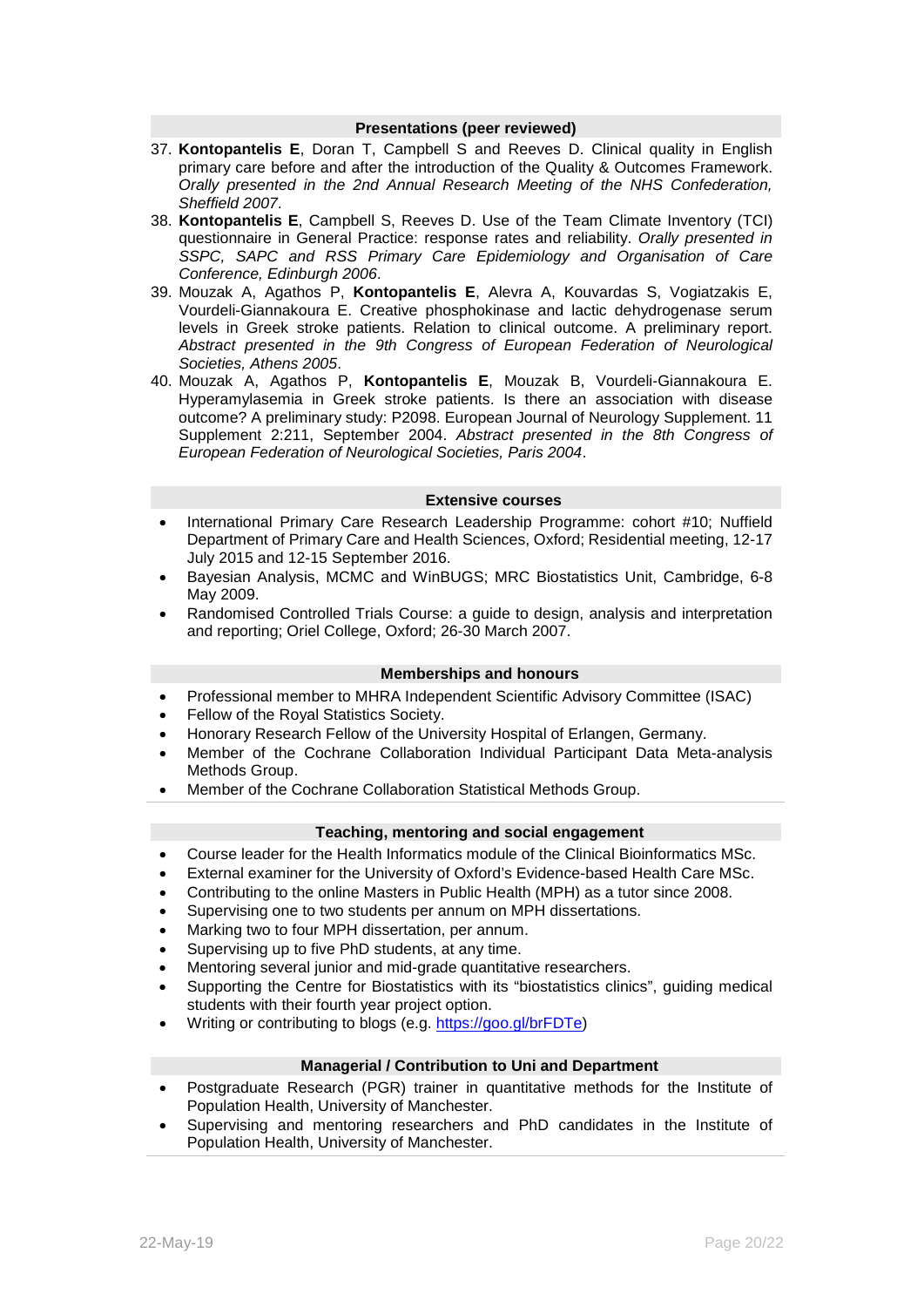#### **Managerial / Contribution to Uni and Department**

- Generated software to automate medical student ranking on their academic achievements. The process is transparent, has been communicated to the students and in currently in use by the Faculty (2011).
- Organised the Centre for Primary Care weekly seminars from 01/2010 to 06/2011

#### **Service as a referee/editor**

- Consultant-grade reviewer for the NIHR
- Consultant-grade reviewer for the Patient-Centered Outcomes Research Institute
- Consultant-grade reviewer for the Clinical Practice Research Datalink (CPRD) through the independent Scientific Advisory Committee (ISAC)
- Statistical adviser for the BMJ
- Statistical editor for the Cochrane Wounds and Gynaecological, Neuro-oncology and Orphan Cancers Groups
- Statistical editor and reviewer (consultant) for PLOS ONE
- Associate editor for Statistical Methods in Medical Research
- Associate editor for the Journal of the Academy of Nutrition and Dietetics
- Peer reviewer for Journals (alphabetically): Addiction, Advances in Therapy, American Heart Association Statements, American Journal of Preventive Medicine, Annals of Family Medicine, BMC Endocrine Disorders, BMC Family Practice, BMC Health Services Research, BMC Medical Informatics and Decision Making, BMC Medical Research Methodology, BMC Musculoskeletal Disorders, BMC Nursing, BMC Public Health, BMC Research Notes, the BMJ, BMJ Evidence-Based Medicine, BMJ Global Health, BMJ Open, BMJ Quality and Safety, the British Journal of General Practice, the British Journal of Psychiatry, the Canadian Medical Association Journal, the Cochrane Colloquium, Chronic Illness, Contemporary Clinical Trials, Current Medical Research & Opinion, Diabetes Care, Diabetologia, Gene, Emerging Themes in Epidemiology, the European Journal of General Practice, the European Journal of Health Economics, Health Expectations, Health Policy, Health Services Research, Health & Social Care in the Community, Heart, the International Journal for Quality in Health Care, the International Journal of Environmental Research and Public Health, JACC Intervention,, the Journal of Affective Disorders, the Journal of the American Medical Informatics Association, the Journal of Biomedical Informatics, the Journal of Clinical Epidemiology, the Journal of Cardiovascular Diabetology, the Journal of Diabetes and Its Complications, the Journal of Health Services Research & Policy, the Journal of Investigative Dermatology the Journal of Public Health, the Journal of the Royal Statistical Society, the Lancet Public Health, Medical Research Archives, Methods of Information in Medicine, Nephrology Dialysis Transplantation, Neuropsychopharmacology, Palliative Medicine, Pharmacoepidemiology and Drug Safety, PLOS Medicine, Population Health Metrics, Research Synthesis Methods, the Scandinavian Journal of Primary Health Care, Schizophrenia Bulletin, Scientific Reports, Social Science and Medicine, the Stata Journal, Statistical Methods in Medical Research, Statistics in Medicine, Systematic Reviews.
- Peer reviewer for funders (alphabetically): British Heart Foundation, Cancer Research UK, the Chief Scientist Office (CSO) of Scotland, the CLAHRC (Collaboration for Leadership in Applied Health Research and Care) Wessex, the Dunhill Medical Trust, the Engineering and Physical Sciences Research Council (EPSRC), the Health Research Board of Ireland, the Health Research Council of New Zealand, the King's Health Partners, MQ the Mental Health Research Charity, the MRC biomedical informatics fellowship scheme, the MRC health systems research initiative, the MRC Methodology Research programme, the MRC Skills Development programme, the National Health and Medical Research Council of Australia, the Netherlands Organisation for Scientific Research (NWO, the Dutch Research Council), the Newton Fund, the NIHR Efficacy and Mechanism Evaluation (EME) Programme, the NIHR Fellowship Programme, the NIHR Health Services and Delivery Research (HS&DR), the NIHR Health Technology Assessment (HTA) Programme, the NIHR Journals Library Publications, the NIHR Public Health Research (PHR) Programme, the NIHR Research for Patient Benefit (RfPB) Programme, NHS Greater Glasgow & Clyde.